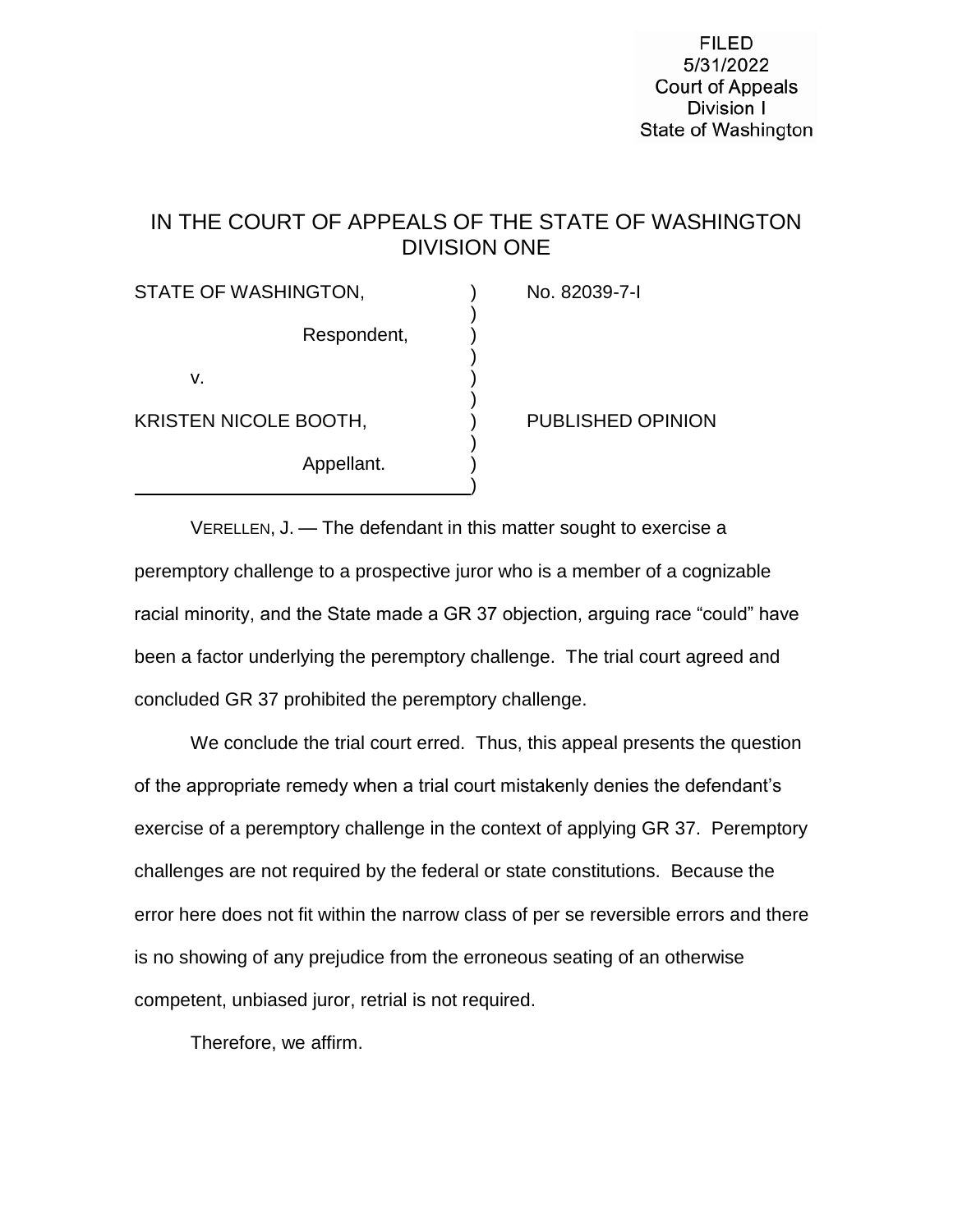## FACTS

Kristin Booth moved from Alaska to Washington in the summer of 2017. On August 9, 2017, she went to a Metallica concert in Seattle with her cousin. After the concert ended around 11:00 p.m., Booth and her cousin went to his hotel room to talk and catch up. While they were talking, Booth's cousin—a "very big guy" began to say things that made Booth uncomfortable.<sup>1</sup> He tried to kiss her. That caused Booth to panic and flee to her car, feeling like she "just had to get out of there."<sup>2</sup> She began driving without knowing where she was going. According to Booth, she drank a single glass of wine at the concert and had another serving of wine at her cousin's hotel.

Around 3:30 a.m., Washington State Patrol Trooper Cliff Roberts took the I-5 ramp for Boeing Access Road and saw a car remain stopped at a traffic light the entire time the light was green. When the car drove, it was drifting over lane lines and failed to stop even after he turned on his patrol car's emergency lights. After the car stopped and the driver rolled down her window, Trooper Roberts smelled a "very, very strong odor of alcoholic beverages coming from within the car."<sup>3</sup> Booth was driving. Her eyes were bloodshot and watery, and she had a "glazed over," "totally expressionless," "thousand-yard stare" on her face.<sup>4</sup> She

<sup>2</sup> <u>ld.</u>

l

<sup>1</sup> Report of Proceedings (RP) (Aug. 27, 2019) at 158.

<sup>&</sup>lt;sup>3</sup> <u>Id.</u> at 31.

<sup>&</sup>lt;sup>4</sup> <u>Id.</u> at 32.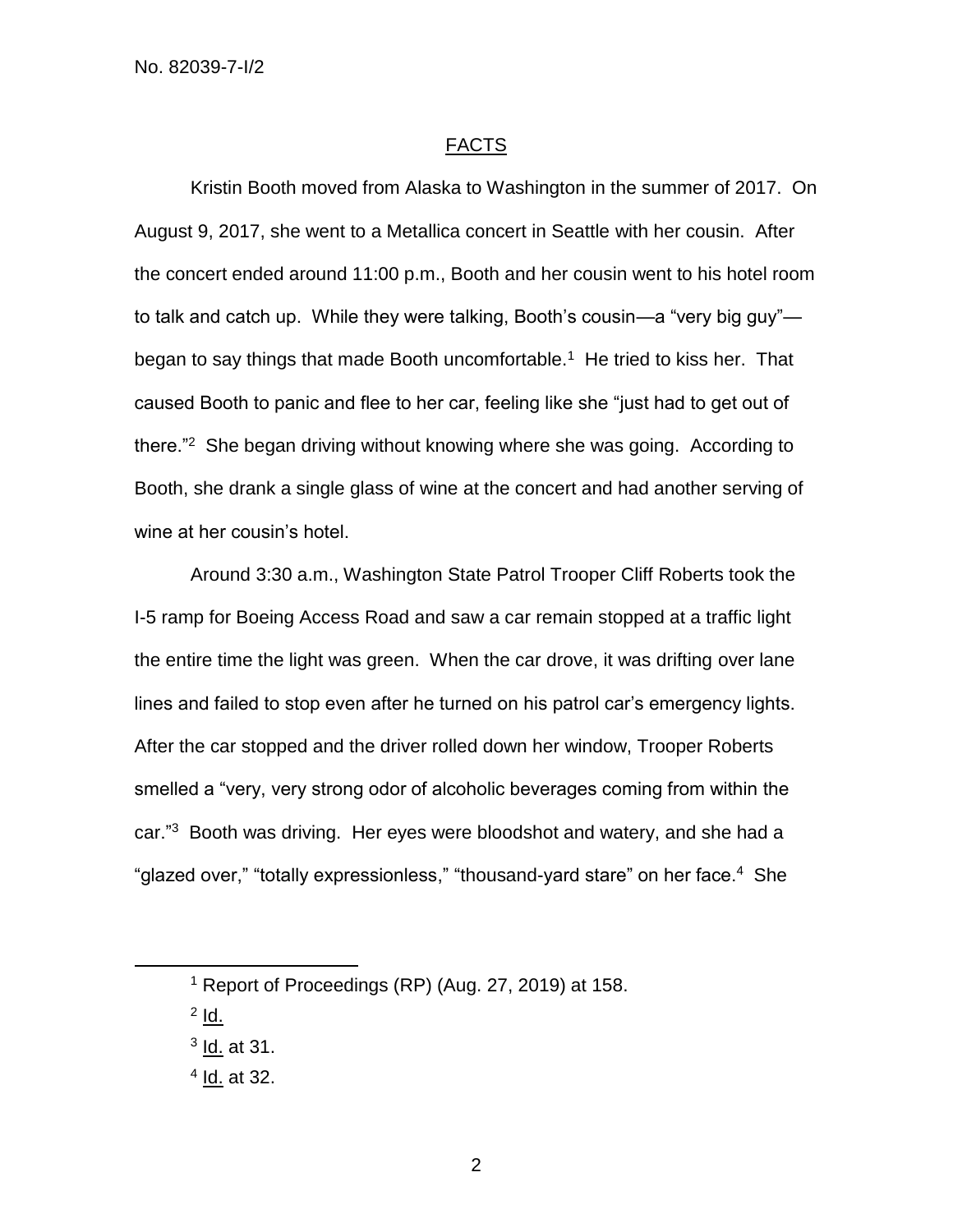struggled to answer Trooper Roberts' questions, seeming "very, very forgetful, like she wasn't sure what she was doing that evening."<sup>5</sup>

Trooper Roberts arrested Booth on suspicion of driving under the influence (DUI). Booth did not consent to sobriety tests, and her blood-alcohol content was never measured. As Trooper Roberts testified at trial, he decided against getting a warrant for a blood draw "because she was so obviously intoxicated that I didn't feel that it was necessary to wake up a judge at 3:30 in the morning to prove this case. Ms. Booth was extremely intoxicated, and that was my opinion."<sup>6</sup>

Pretrial, Booth's defense theory was that her appearance and behavior resulted from memories of past sexual trauma being triggered by her cousin's unwanted physical advance.<sup>7</sup> Booth sought to testify about the details of the assaults that traumatized her. The court limited Booth's testimony about her past to stating she had a "history of victimization," and it allowed testimony about her mental state after her cousin's unwanted advance.<sup>8</sup>

The jury venire was 24 people. Jurors 1 through 6 would be the presumptive jury, and juror 7 was the presumptive alternate. If a juror was dismissed, then the higher-numbered jurors would slide down to fill the position. The jury pool was predominantly white. Four prospective jurors were each

l

<sup>&</sup>lt;sup>5</sup> <u>Id.</u> at 43.

<sup>&</sup>lt;sup>6</sup> <u>Id.</u> at 138.

 $7$  Because Booth's first trial ended in a mistrial, the pretrial rulings date to April of 2019. The court reaffirmed its rulings before the second trial.

<sup>8</sup> RP (Apr. 15, 2019) at 131-32.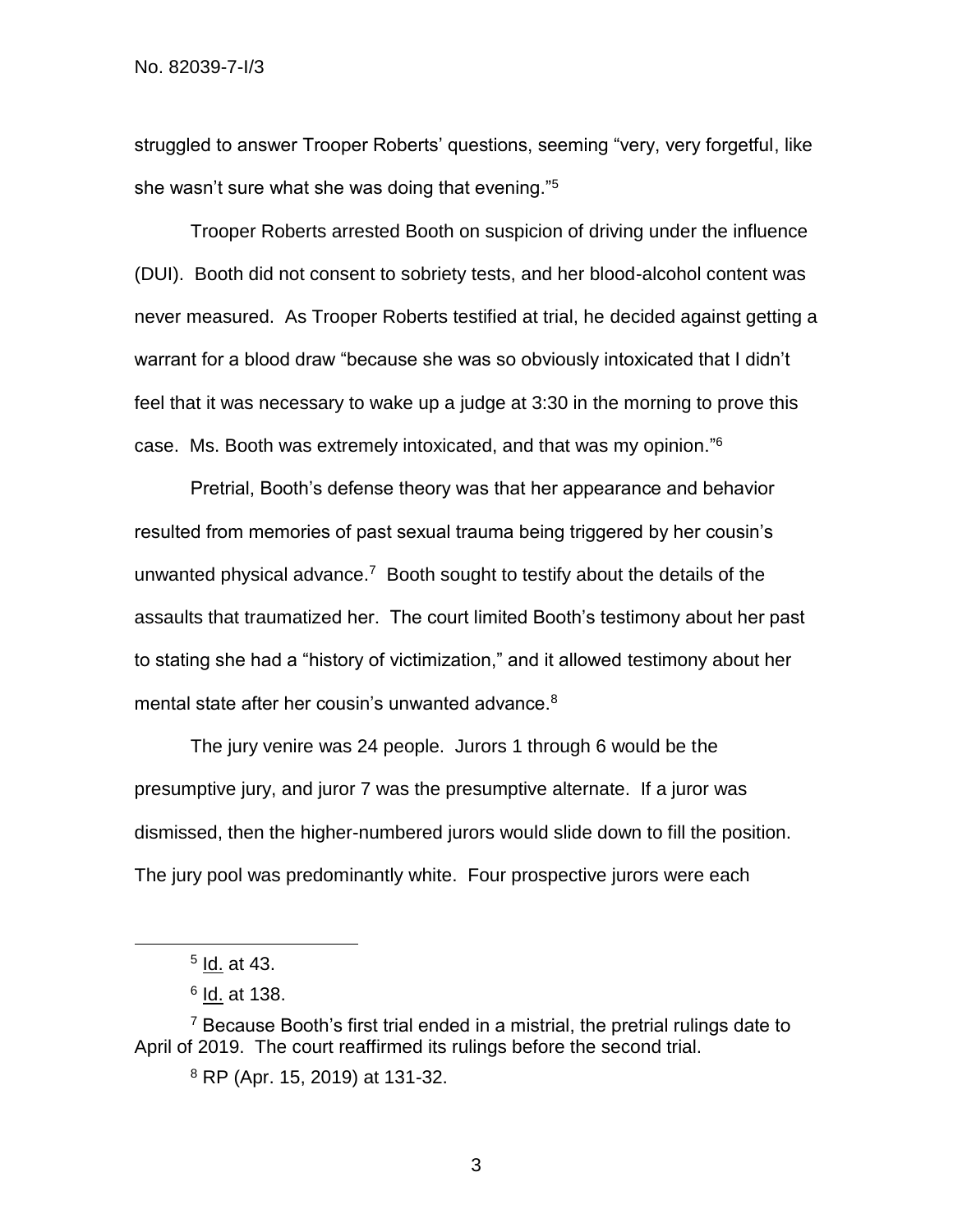identified as a possible "member of a 'cognizable racial group":<sup>9</sup> jurors 6, 10, 16, and 20. The court dismissed juror 16 for cause, and juror 20 was excused due to hardship.

During voir dire, jurors 7, 14, 23, and 24 self-identified as believing it was "never okay" to drive after having anything to drink.<sup>10</sup> Juror 6, who was of East Asian descent, appeared to be "mulling over" the question, and defense counsel asked for his thoughts.<sup>11</sup> He gave a nuanced answer making clear he was uncomfortable with anyone having a drink and then driving, but he did not believe it was "never okay."<sup>12</sup> Defense counsel did not ask jurors 7, 14, 23, or 24 any follow-up questions. Instead, he asked whether any jurors had ever had a drink and driven. Juror 10, who also appeared to be of East Asian descent, explained he had done so and was comfortable doing so because he was unaffected after having only a few sips of alcohol two hours before driving.

Later, defense counsel asked whether any juror would change the law to completely prohibit drinking and driving. Juror 6 immediately volunteered an answer, explaining he "would probably be comfortable signing that into law" if there was "a very quick test that one could take [before driving], like a breathalyzer

l

<sup>&</sup>lt;sup>9</sup> City of Seattle v. Erickson, 188 Wn.2d 721, 732, 398 P.3d 1124 (2017) (quoting Batson v. Kentucky, 476 U.S. 79, 96, 106 S. Ct. 1712, 90 L. Ed. 2d 69 (1986)).

<sup>10</sup> RP (Aug. 26, 2019) at 174.

 $11$   $\underline{d}$ .

 $12$  Id.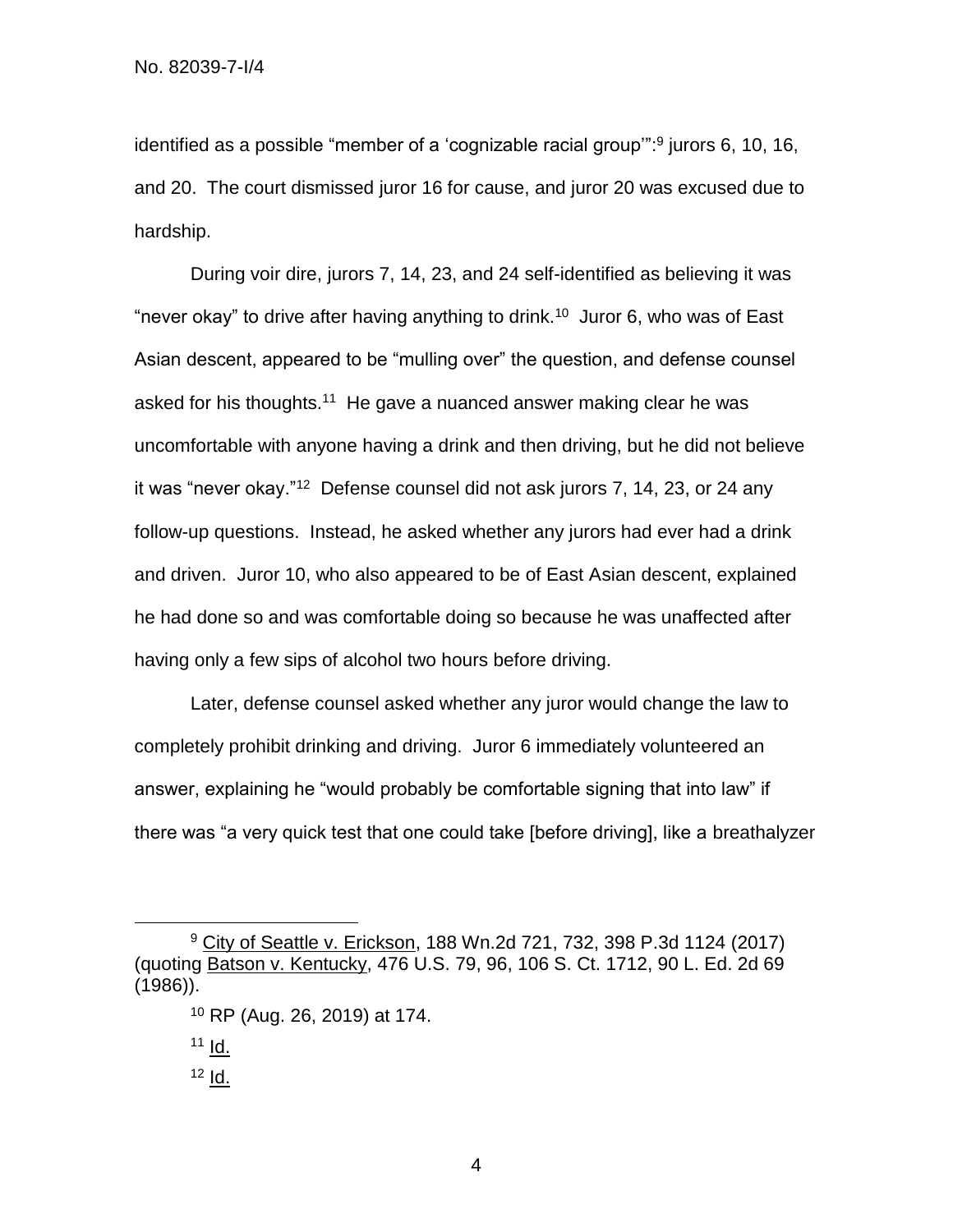... [b]ut something more objective."<sup>13</sup> Rather than ask juror 6 a follow-up question, defense counsel asked the venire what they would want to know to figure out whether someone drank and drove.

After being asked whether any juror believed Booth "must have done something wrong" to be on trial, juror 13 volunteered the belief that she "likely" did something wrong because she was on trial.<sup>14</sup> Defense counsel moved to strike juror 13 for cause, and the court denied the motion. Later in voir dire, responding to one of the prosecutor's questions, juror 13 explained, "I personally, I would do anything to prove my innocence" if pulled over for drunk driving, including consenting to sobriety tests.<sup>15</sup> Juror 6 largely agreed with juror 13's comment, opining, "[I]f a law enforcement officer asks you to do something, [you should] probably follow their instructions."<sup>16</sup>

Each side had three peremptory challenges. The State used its peremptory challenges on jurors 3, 9, and 11. Defense counsel asserted its peremptory challenges to jurors 6, 7, and 13. The State made a GR 37 motion regarding juror 6. The court sustained the State's motion and denied the defense peremptory challenge of juror 6. The jury was comprised of jurors 1, 2, 4, 5, 6, 8, and juror 10 was the alternate. Had the peremptory challenge of juror 6 been allowed, juror 10 would have deliberated, and juror 14 would have been the alternate.

<sup>13</sup> Id. at 176.

- <sup>14</sup> Id. at 181-82.
- <sup>15</sup> Id. at 188.
- <sup>16</sup> Id. at 189.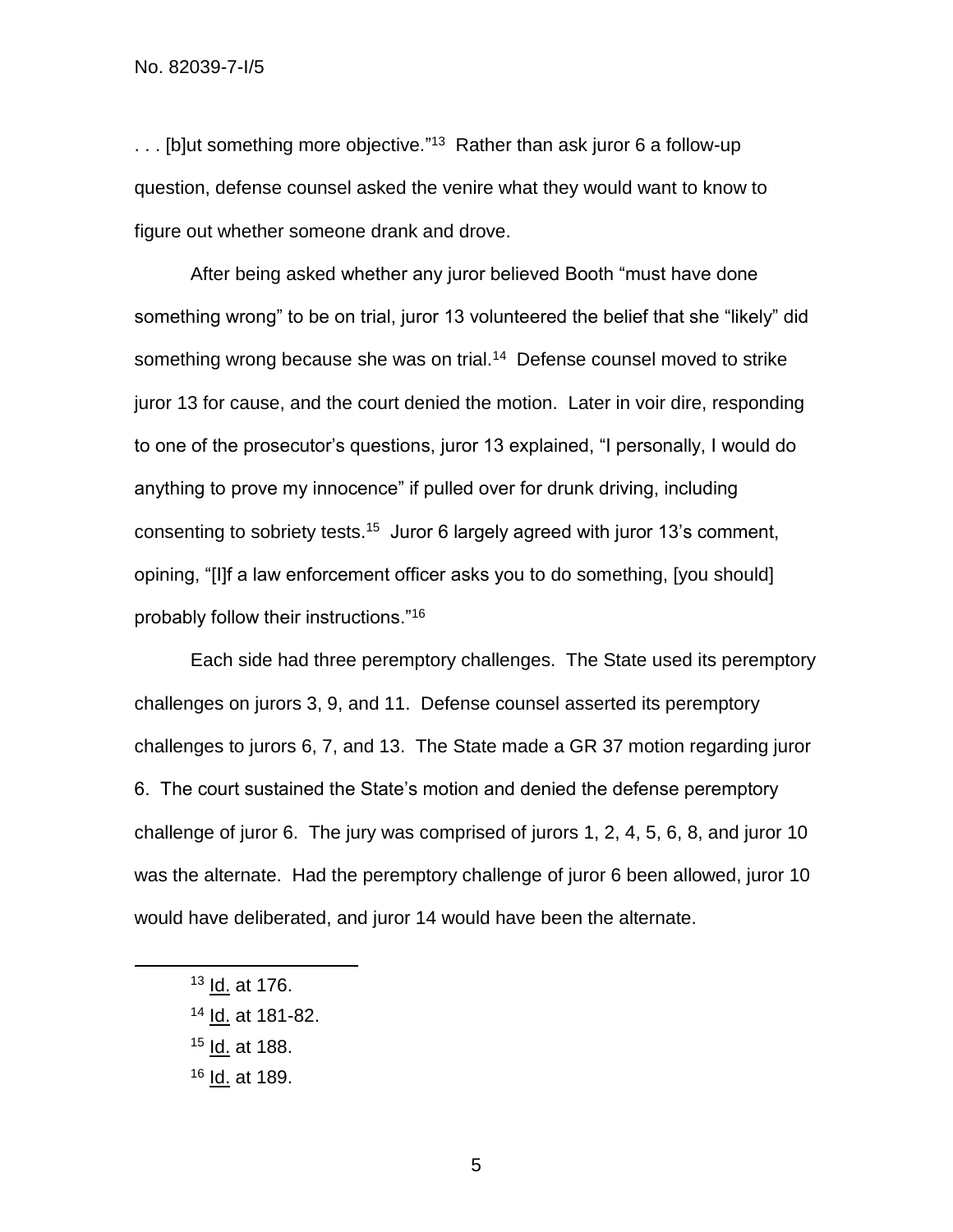During trial, Trooper Robertson gave detailed testimony about his stop, investigation, and arrest of Booth. He repeatedly testified Booth was "intoxicated."<sup>17</sup> He explained Booth never consented to sobriety tests. During his testimony, the State asked twice whether he had "doubt" about Booth being intoxicated or unsafe to drive.<sup>18</sup> Booth objected to both questions, and, both times, the court instructed the jury to disregard. Booth testified about drinking only two servings of wine, about her cousin's attempt to kiss her, about having been victimized in the past, about feeling panicked and confused the night she was arrested, and about her feelings of panic preventing her from deciding whether to consent to sobriety tests.

Juror 6 deliberated, and the jury found Booth guilty both of DUI and of refusing to submit to a breath test. Booth filed a RALJ appeal, and the superior court affirmed her convictions.

Commissioner Koh granted Booth's motion for discretionary review of the GR 37 issue.<sup>19</sup>

<sup>17</sup> E.g., RP (Aug. 27, 2019) at 44.

<sup>18</sup> Id. at 99.

<sup>&</sup>lt;sup>19</sup> Commissioner Koh passed to the panel whether to grant review of the two other issues identified in Booth's petition for discretionary review. We conclude review is not warranted on either issue because neither satisfies any criterion in RAP 2.3(d).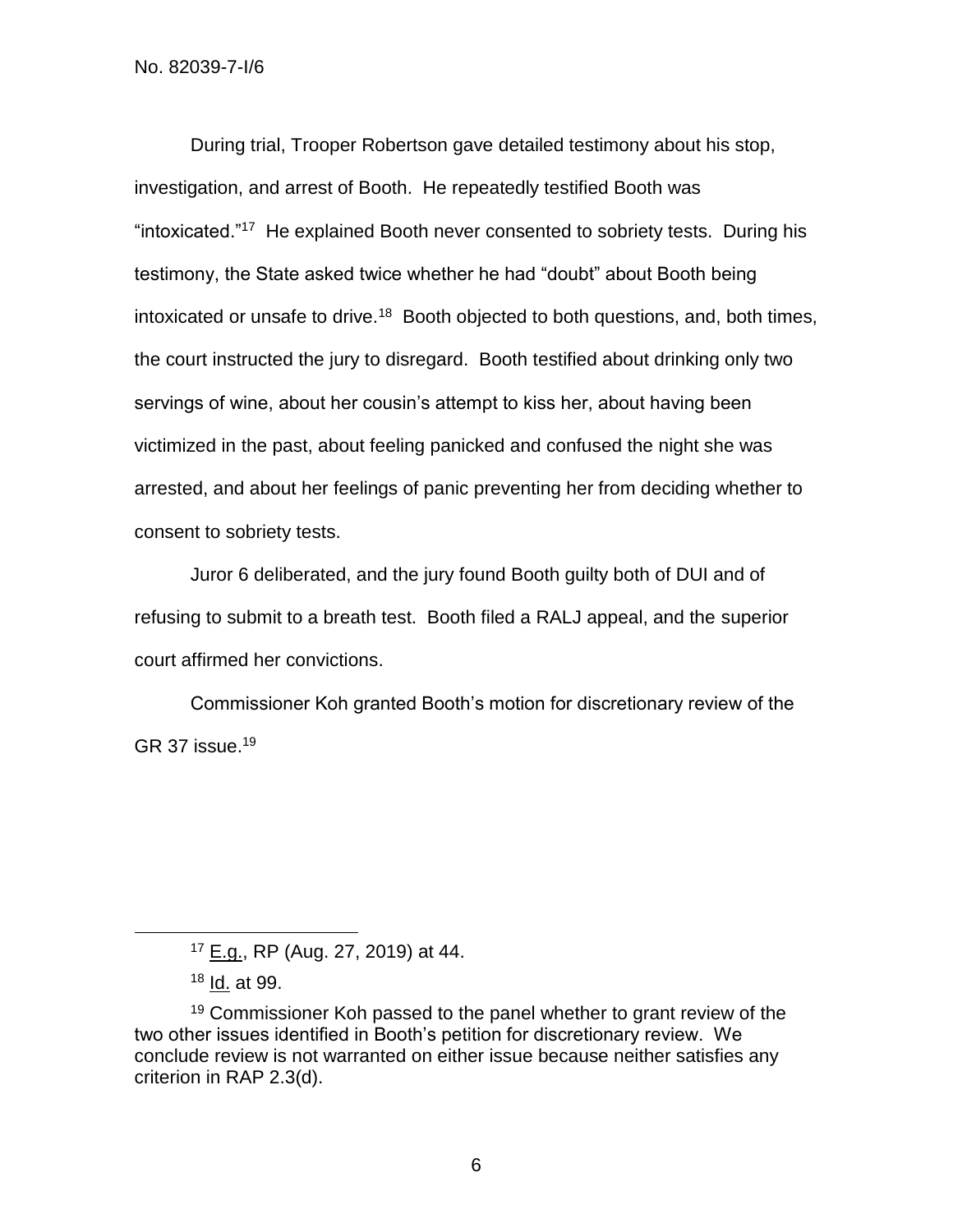l

## ANALYSIS

We review a trial court's decision on a GR 37 motion de novo.<sup>20</sup> In State v. Jefferson,<sup>21</sup> our Supreme Court incorporated GR 37 into state common law by replacing the third step of a  $Batson<sup>22</sup>$  challenge with the standards from the rule.<sup>23</sup> The same standards apply whether the State or a defendant makes a GR 37 motion to prevent a peremptory challenge.<sup>24</sup>

The party bringing the GR 37 motion must first establish a prima facie case by demonstrating "that the struck juror is a member of a 'cognizable racial group."<sup>25</sup> We presume a "'discriminatory purpose when the sole member of a racially cognizable group has been struck from the jury."<sup>26</sup> Second, the burden shifts to the party exercising the peremptory challenge to provide a race-neutral justification.<sup>27</sup> Third, the trial court applies the standard from GR 37(e) to

<sup>20</sup> State v. Omar, 12 Wn. App. 2d 747, 751, 460 P.3d 225, review denied, 196 Wn.2d 1016, 475 P.3d 164 (2020).

<sup>21</sup> 192 Wn.2d 225, 429 P.3d 467 (2018) (plurality op.).

<sup>22</sup> Batson v. Kentucky, 476 U.S. 79, 106 S. Ct. 1712, 90 L. Ed. 2d 69 (1986).

<sup>23</sup> State v. Orozco, 19 Wn. App. 2d 367, 374, 496 P.3d 1215 (2021) (citing State v. Jefferson, 192 Wn.2d 225, 244-45, 429 P.3d 467 (2018) (plurality op.)).

<sup>24</sup> See, e.g., State v. Listoe, 15 Wn. App. 2d 308, 319, 475 P.3d 534 (2020) (discussing standards to review a GR 37 motion made by a defendant); Omar, 12 Wn. App. 2d at 750-53 (discussing standards to review the trial court's application of GR 37 to an attempted peremptory challenge).

 $25$  Erickson, 188 Wn.2d at 732 (quoting Batson, 476 U.S. at 96).

<sup>26</sup> Orozco, 19 Wn. App. 2d at 374 (quoting *Erickson*, 188 Wn.2d at 734).

 $27$  Listoe, 15 Wn. App. 2d at 320 (citing Batson, 476 U.S. at 97; Jefferson, 192 Wn.2d at 232).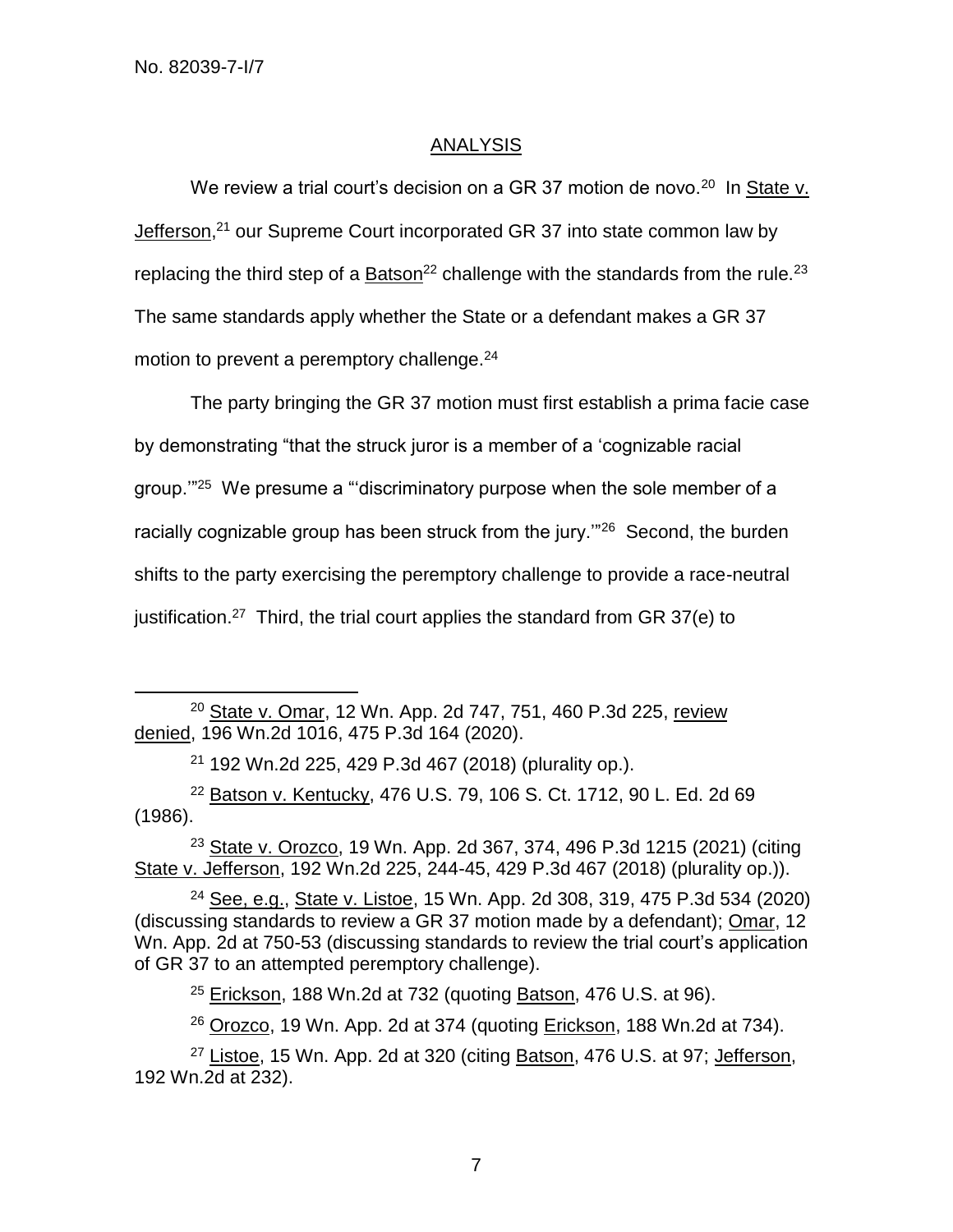determine "whether an objective observer could view race or ethnicity as a factor in the use of the peremptory strike."<sup>28</sup>

Under the GR 37(e) "objective observer" standard, we take a rational view of "the totality of circumstances."<sup>29</sup> We "evaluate the reasons given to justify the peremptory challenge in light of the totality of circumstances"<sup>30</sup> to understand whether the striking party's reasons for exercising the strike could have masked a decision based, consciously or unconsciously, on racial bias.<sup>31</sup> We pay particular attention to circumstances identified in GR 37(g) when reviewing the record. If race "could" have been "a factor," then the strike must be denied. $32$  But because we consider the total circumstances objectively, we give equal weight to all of the evidence when determining whether race "could" have been a factor.

For example, in State v. Omar,<sup>33</sup> a defendant was charged with first-degree robbery. During voir dire, defense counsel asked whether anyone had experience

 $29$  GR 37(e); see Omar, 12 Wn. App. 2d at 750 (a reviewing court "stands in the same position as does the trial court,'" considering both the trial record and trial court's conclusions) (quoting Jefferson, 192 Wn.2d at 249-50).

l

31 See Chong Yim v. City of Seattle, 194 Wn.2d 651, 675, 451 P.3d 675 (2019) (noting GR 37 was enacted to mitigate implicit bias in jury selection); Jefferson, 192 Wn.2d at 249-50 (explaining the GR 37 analysis "is an objective inquiry based on the average reasonable person—defined here as a person who is aware of the history of explicit race discrimination in America and aware of how that impacts our current decision making in nonexplicit, or implicit, unstated, ways").

 $32$  Jefferson, 192 Wn.2d at 230; GR 37(e).

<sup>33</sup> 12 Wn. App. 2d 747, 748, 460 P.3d 225 (2020).

<sup>28</sup> Jefferson, 192 Wn.2d at 229-30.

 $30$  GR 37(e).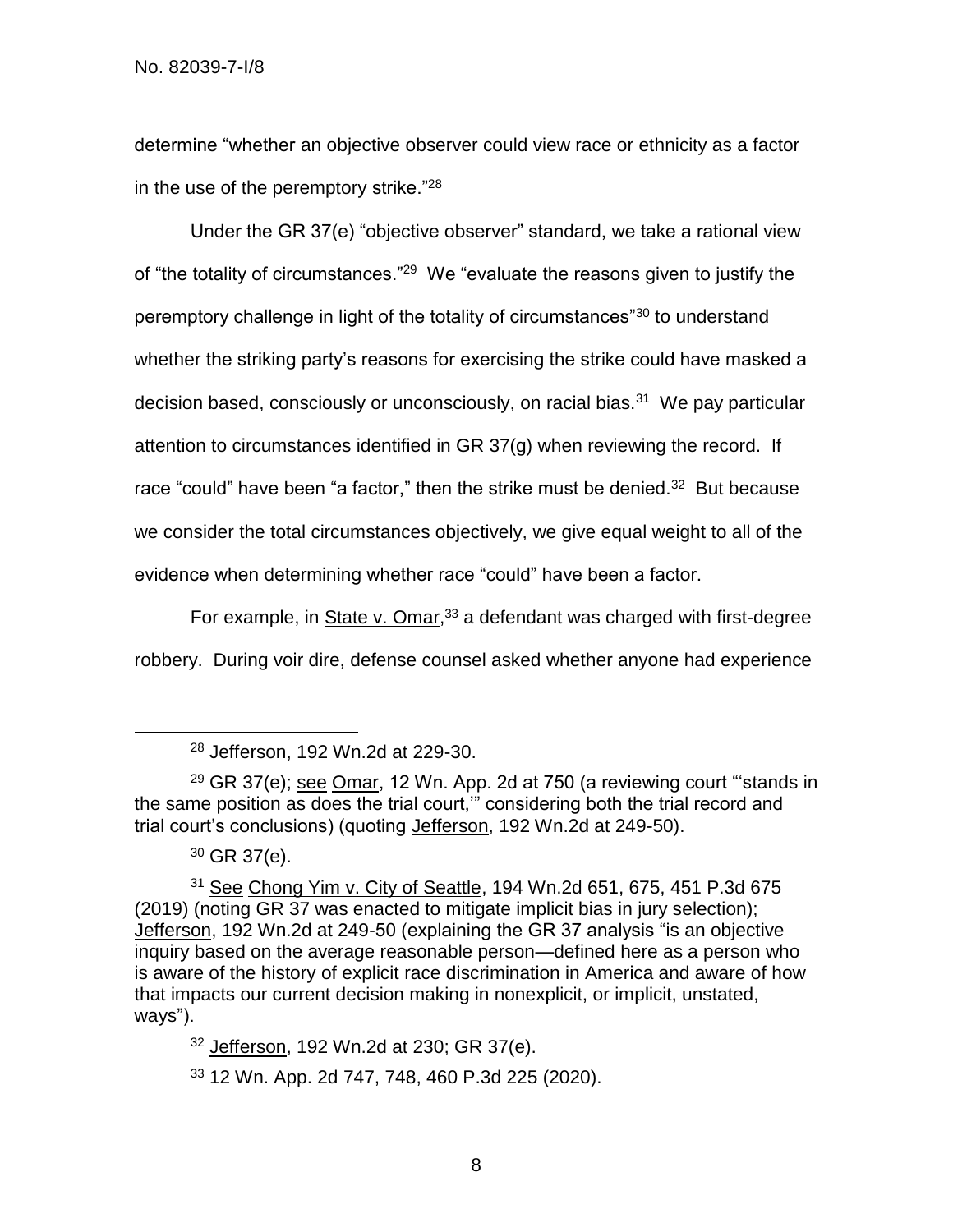with robbery.<sup>34</sup> Juror 16, who appeared to be of Asian descent, said she had been working at a bank when it was robbed and was unsure whether the experience would affect her ability to be fair.<sup>35</sup> Defense counsel did not ask any follow-up questions.<sup>36</sup> Defense counsel exercised a peremptory challenge to juror 16, and the trial court applied GR 37 to the attempted peremptory challenge.<sup>37</sup> Defense counsel said he felt "uncomfortable about the way she was responding," he "didn't like some of [her] responses," and he "would feel uncomfortable having her on the jury."<sup>38</sup> The trial court applied GR 37 and denied the peremptory challenge.<sup>39</sup>

This court evaluated defense counsel's reasons within the total circumstances by applying, where possible, each of the analytical criteria in GR 37(g).<sup>40</sup> It concluded defense counsel's explanations were "nebulous" and "fail[ed] to identify specific problems with [the juror's] responses," thus allowing the possibility that they masked unconscious bias.<sup>41</sup> Because the totality of the circumstances showed this possibility existed, we affirmed the trial court.<sup>42</sup>

<sup>34</sup> Id. at 748.  $35$  Id.  $36$  Id. <sup>37</sup> Id. at 749. <sup>38</sup> Id.  $39$  Id. <sup>40</sup> Id. at 753. <sup>41</sup> Id. at 754. <sup>42</sup> Id. at 754-55.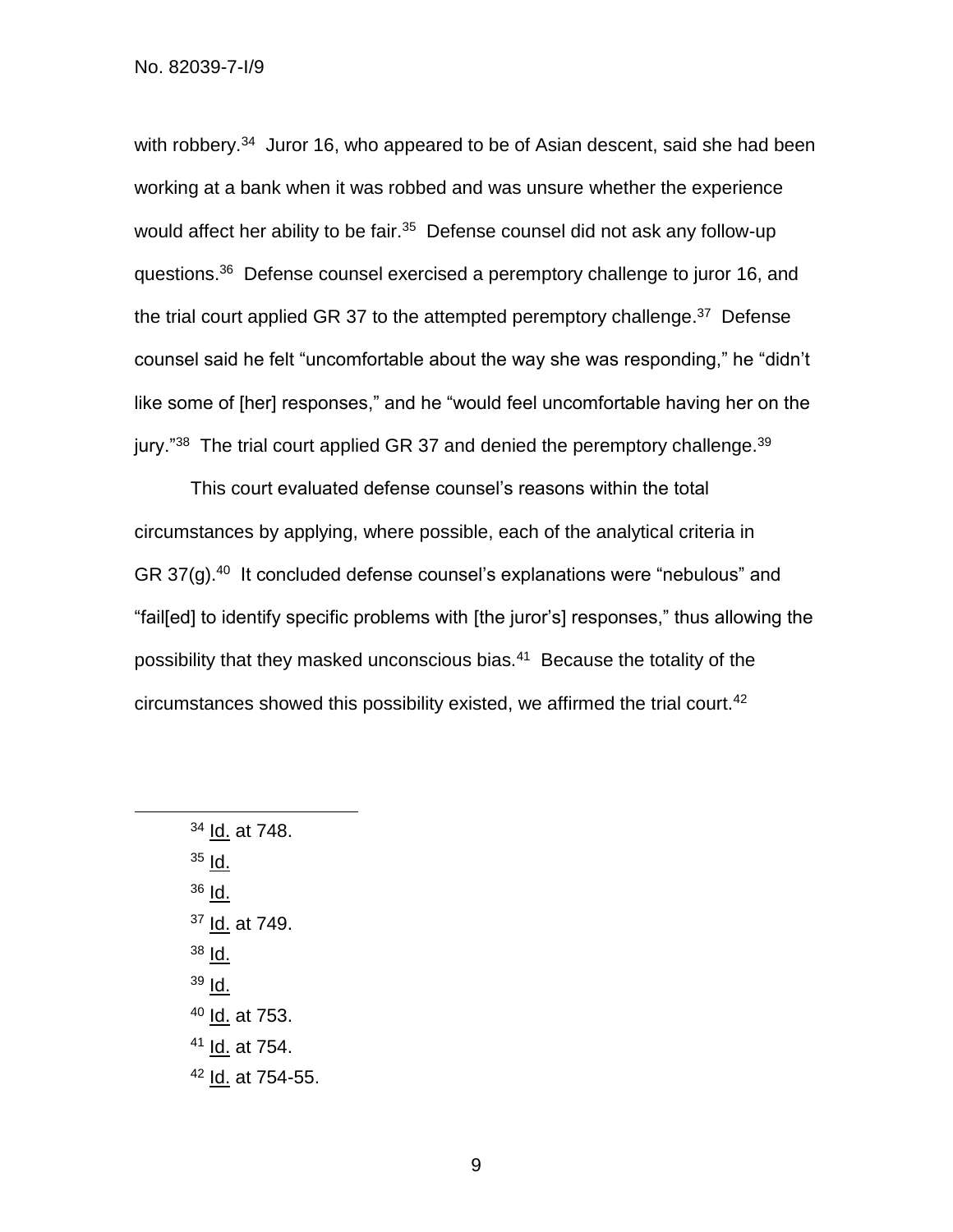In State v. Lahman, the court reversed convictions for domestic violence kidnapping and assault because the trial court erroneously applied GR 37 to allow a peremptory challenge.<sup>43</sup> Juror 2 was a 23-year-old man who was one of the few members of a cognizable racial or ethnic group in the jury pool.<sup>44</sup> The venire completed a jury questionnaire that asked about a past history with domestic violence, and neither juror 2 nor 22 of the other venirepersons reported any such experience.<sup>45</sup> The prosecutor asked juror 2 only one question, whether it was important to serve on a jury, and juror 2 said it was.<sup>46</sup> Defense counsel asked juror 2 only one question, whether he would decide based upon the evidence and not be swayed by group pressure, and juror 2 said he would.<sup>47</sup> The prosecutor exercised a peremptory challenge to juror 2, and the defense made a GR 37 motion.<sup>48</sup> The prosecutor explained, "I would generally not have a younger person sit on a case like this. They don't have life experiences and he didn't have any [experience] with [domestic violence]."<sup>49</sup> The trial court denied the GR 37 motion, and juror 2 was struck.<sup>50</sup> Nine of the seated jurors had, like juror 2, no experience

 $45$  Id.

- <sup>46</sup> Id. at 929-30.
- <sup>47</sup> Id. at 930.
- <sup>48</sup> Id. at 931.
- $49$  Id.
- $50$   $\overline{\text{Id}}$ .

<sup>43</sup> 17 Wn. App. 2d 925, 928-29, 488 P.3d 881 (2021).

<sup>44</sup> Id. at 929.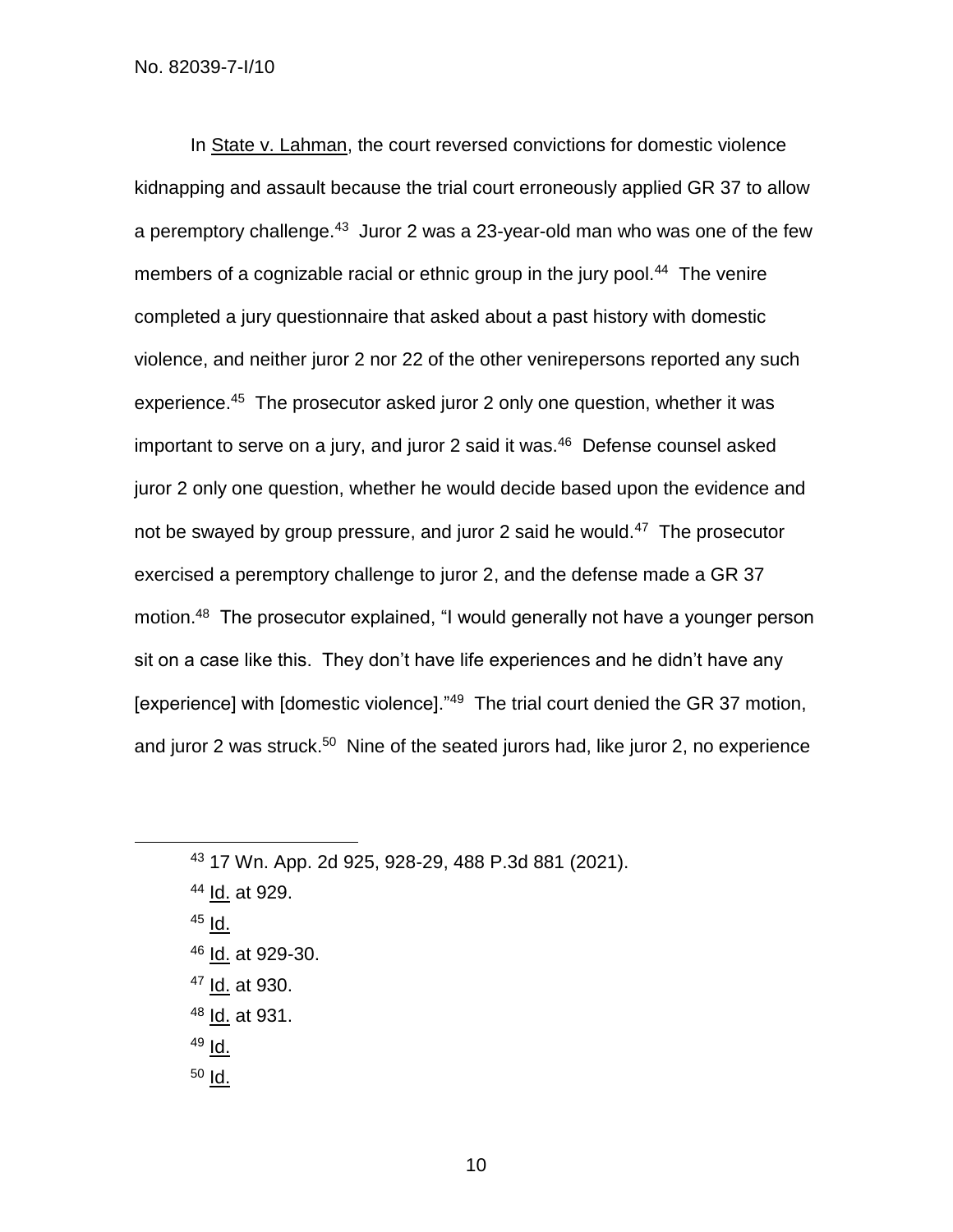with domestic violence.<sup>51</sup> The reviewing court concluded the prosecutor's explanation about domestic violence experience was as applicable to juror 2 as to other venirepersons, making "the State's explanation . . . insufficient to dispel the concern that 'an objective observer could view race or ethnicity as a factor' in Juror 2's exclusion."<sup>52</sup>

As Omar and Lahman illustrate, a court must consider the striking party's reasons within the total circumstances to conclude whether the proffered reasons leave the possibility that race could have been a factor.

Here, defense counsel made a peremptory challenge to juror 6, and the

State made a GR 37 motion to block the strike. There was no dispute that juror 6

was of East Asian descent, so the State established a prima facie case of

discrimination.<sup>53</sup> However, we do not presume a discriminatory purpose because

juror 10, the alternate, was also identified as being of Asian descent.<sup>54</sup>

Next, we consider defense counsel's reasons for challenging juror 6.

DEFENSE COUNSEL: Your Honor, I spoke with [juror 6] fairly extensively regarding his perceptions about drinking anything and then driving thereafter—

THE COURT: Right.

DEFENSE COUNSEL: And he seemed to harbor certain positions that I found to be potentially inconsistent with being able to decide and balance the issues we have before the court. The only reason he was the first individual struck was that by the previous

l

<sup>54</sup> Orozco, 19 Wn. App. 2d at 374 (quoting Erickson, 188 Wn.2d at 734).

<sup>51</sup> Id. at 931.

 $52$  Id. at 937 (quoting GR 37(e)).

<sup>53</sup> Erickson, 188 Wn.2d at 732 (citing **Batson, 476 U.S. at 96).**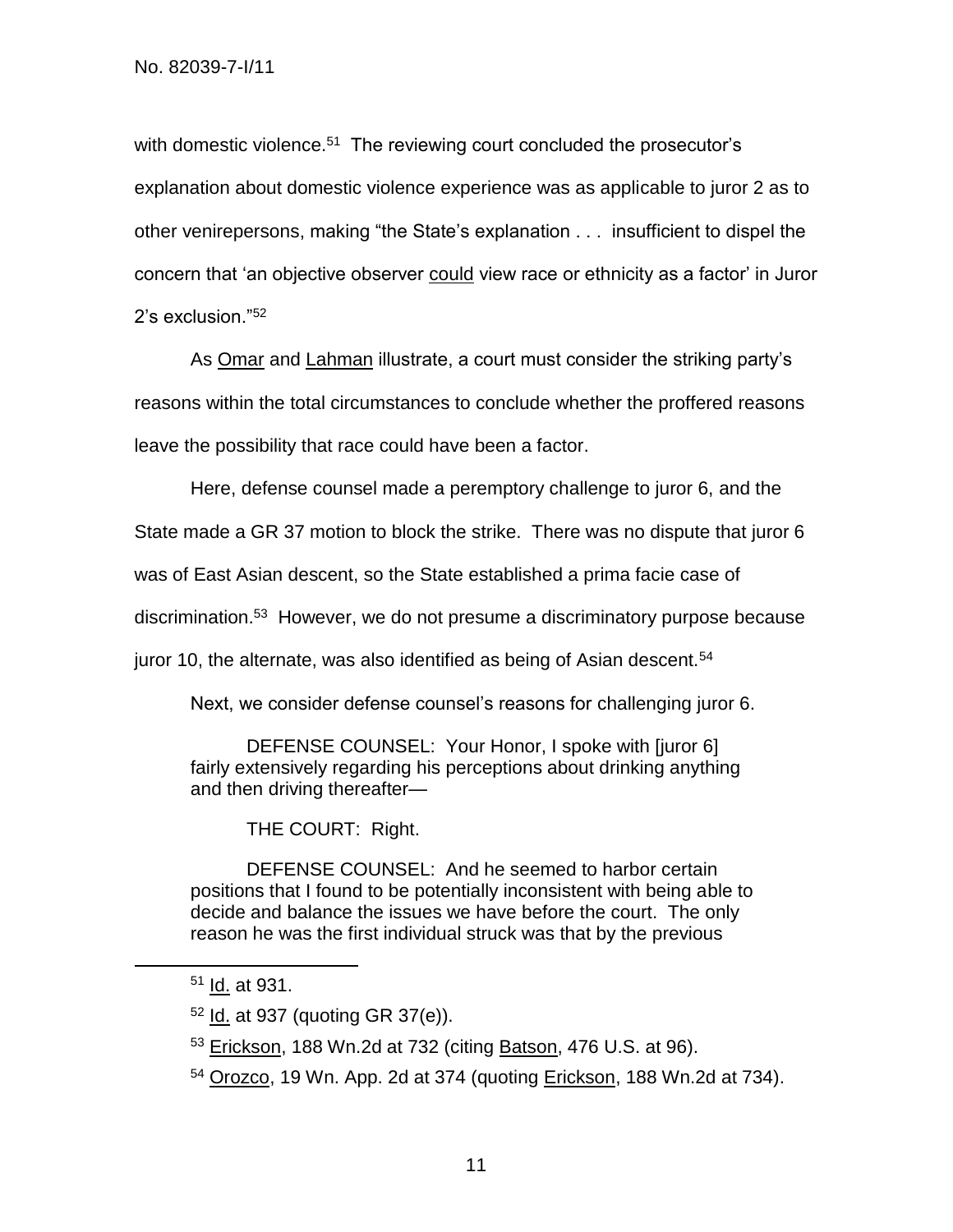individuals before that person in the queue, I was satisfied with those individuals previously. Just by [juror 6], just where he happened to be sitting; and the answers primarily, the answers that he gave to my questions about how, what he thought about certain things and how they related to alcohol and driving.

THE COURT: Right.

DEFENSE COUNSEL: That was the primary basis of that particular request.

. . . .

DEFENSE COUNSEL: . . . I believe [juror 6] made enough commentary where one can make the deduction that perhaps he was not going to be a good fit for this particular jury.

THE COURT: Now my memory of [juror 6's] answers—and that he was questioned by the defense is my memory. And when we were talking about basically zero tolerance, that he initially indicated that you shouldn't drink and drive. And I think there were four or five jurors who said that. And then, specifically, with a discussion with him in it, it turned to, "Well, he always waits a couple of hours." I think he was the one who said that. And the—

DEFENSE COUNSEL: Yeah, he started talking a little bit more in depth about—

THE COURT: And that then it's okay.

DEFENSE COUNSEL: About how he would otherwise assess that particular situation. But, I believe, also, if I recall correctly, he is the individual who also spoke to me, spoke with me at a little further length when it came to if he could otherwise potentially change the laws [to prohibit all driving after drinking,] that he might otherwise do so.[55]

We evaluate defense counsel's reasons for the challenge by considering

them objectively within the total circumstances, taking particular note of the five

considerations in GR 37(g):

<sup>55</sup> RP (Aug. 26, 2019) at 194-96.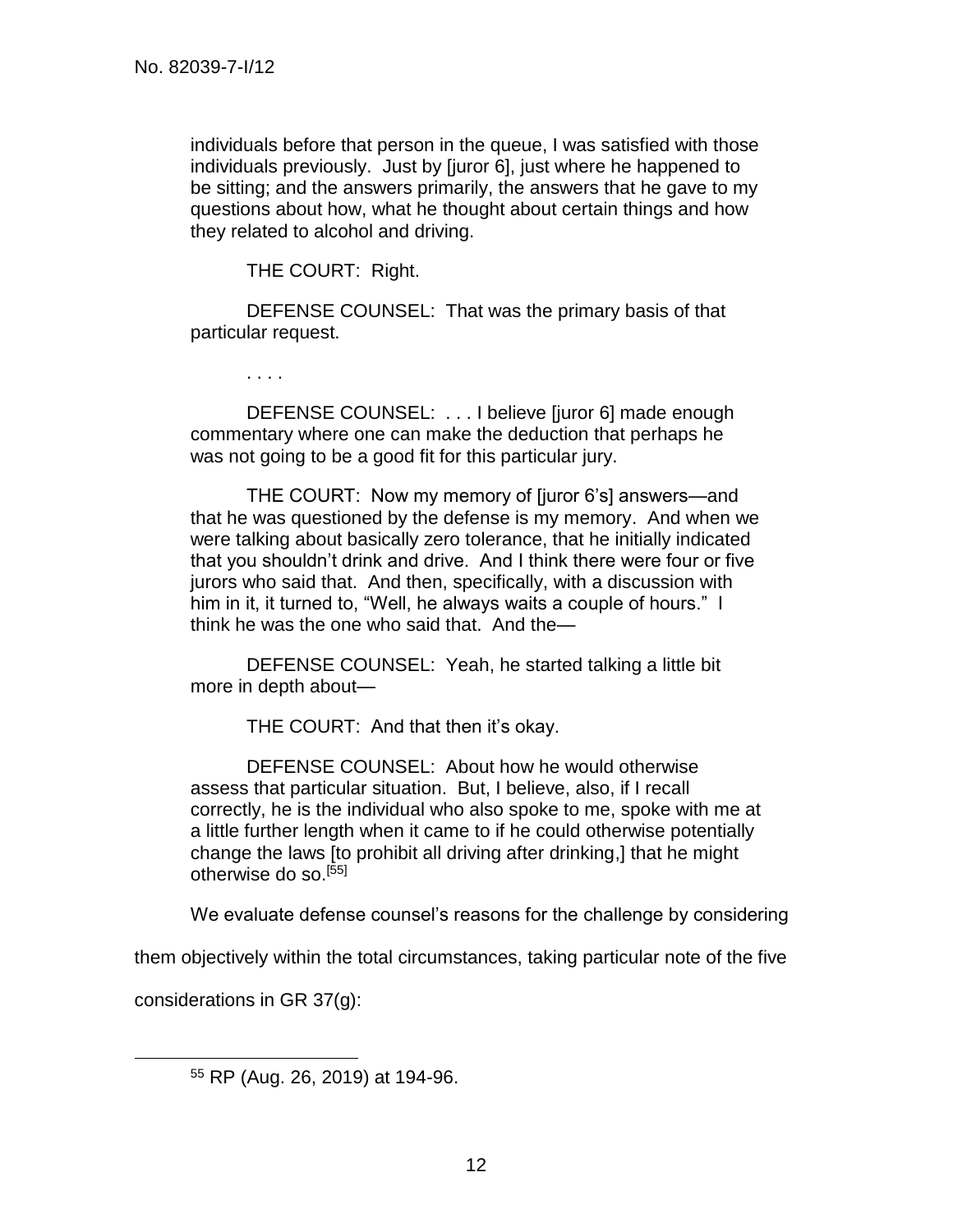(i) the number and types of [q]uestions posed to the prospective juror, which may include consideration of whether the party exercising the peremptory challenge failed to [q]uestion the prospective juror about the alleged concern or the types of [q]uestions asked about it;

(ii) whether the party exercising the peremptory challenge asked significantly more [q]uestions or different [q]uestions of the potential juror against whom the peremptory challenge was used in contrast to other jurors;

(iii) whether other prospective jurors provided similar answers but were not the subject of a peremptory challenge by that party;

(iv) whether a reason might be disproportionately associated with a race or ethnicity; and

(v) whether the party has used peremptory challenges disproportionately against a given race or ethnicity, in the present case or in past cases.[56]

Relevant here are considerations (i), (ii), and (iii) because the record does

not implicate considerations (iv) and (v).

l

Considerations GR 37(g)(i) and (ii) ask us to analyze the decision and

reasons for the strike in light of the number and type of questions posed to juror 6

compared to other jurors. Because consideration (ii) requires comparing juror 6 to

other member of the venire, our analysis focuses on factually similar jurors.<sup>57</sup>

Juror 6 had two questions put directly to him, juror 7 had two, and juror 14 had

<sup>56</sup> Omar, 12 Wn. App. 2d at 752 (citing GR 37(e); GR 37(g)).

<sup>57</sup> Cf. Miller-El v. Dretke, 545 U.S. 231, 241, 125 S. Ct. 2317, 162 L. Ed. 2d 196 (2005) ("If a prosecutor's proffered reason for striking a black panelist applies just as well to an otherwise-similar nonblack who is permitted to serve, that is evidence tending to prove purposeful discrimination to be considered at Batson's third step.") (citing Reeves v. Sanderson Plumbing Products, Inc., 530 U.S. 133, 147, 120 S. Ct. 2097, 147 L. Ed. 2d 105 (2000)).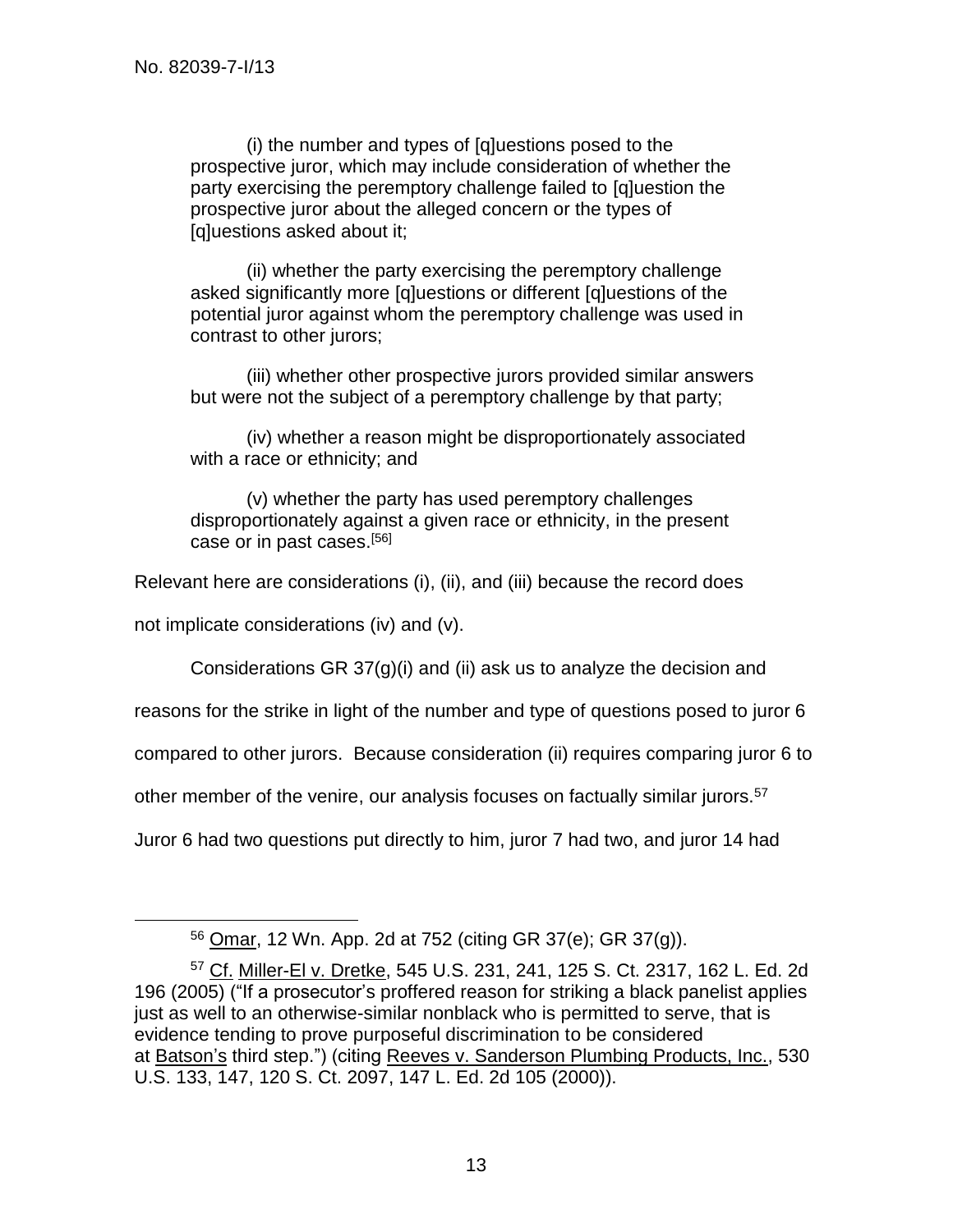three. Specifically, defense counsel posed two questions to juror 6, two questions to juror 14, and one question to juror 7. Although juror 6 spoke often, he volunteered his answers—such as to the question about changing the law because defense counsel typically posed his questions to the entire venire rather than to individual jurors.

Only once did defense counsel choose to ask only juror 6 a question when someone could also expect jurors 7 and 14 to be called on for follow-up: when defense counsel asked juror 6 to provide an answer after jurors 7 and 14 raised their hands to indicate a zero-tolerance attitude toward drinking and driving. But defense counsel did so because juror 6 "appeared to be mulling" the question over rather than raising his hand, like jurors 7 and 14, or not reacting, like jurors 1 through 5.<sup>58</sup> Because juror 6 would be seated unless struck, defense counsel needed a clear answer. Viewed objectively, GR 37(g)(i) and (ii) do not show juror 6's race or ethnicity was a factor in defense counsel's use of a peremptory challenge.

GR 37(g)(iii) asks us to consider the reasons for the defense's peremptory challenge in light of whether jurors who were not the subject of a challenge by defense counsel gave similar answers as juror 6. Defense counsel's decision was based upon juror 6's presumptive place on the jury from his low juror number and upon answers that revealed discomfort with drinking and driving, including his desire for a zero-tolerance law. Thus, the comparable jurors—someone with an

<sup>58</sup> RP (Aug. 26, 2019) at 174.

l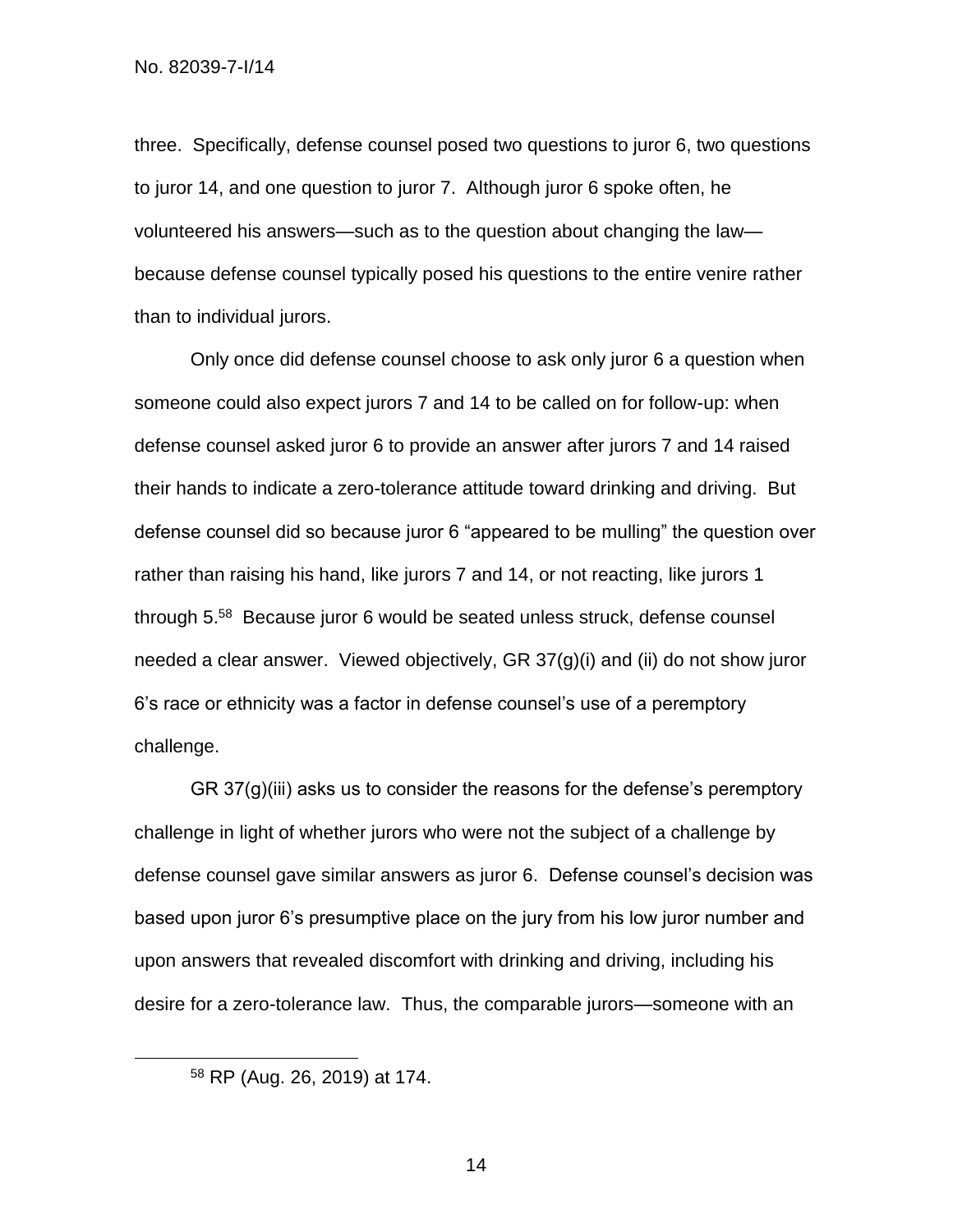express zero-tolerance approach to drinking and driving and a strong likelihood of being empaneled—were jurors 7 and 14.<sup>59</sup>

Jurors 6, 7, and 14 gave similar "zero tolerance" answers. Defense counsel exercised peremptory challenges on jurors 6 and 7. Juror 14 was not challenged, which, as the State argues, has the potential to suggest race could have been a factor.

But defense counsel also explained a low juror number was a reason for exercising a peremptory challenge. Jurors 6 and 7 were challenged and were both presumptive members of the jury. Because a juror would become a presumptive panel member as jurors with lower numbers were removed, defense counsel had to decide whether to use a peremptory challenge on juror 13 because juror 13 would be empaneled before juror 14.

Juror 13 said anyone on trial "likely" did something wrong, causing defense counsel to make a for-cause challenge. $60$  And juror 13 said he would do anything to "prove my innocence" if pulled over for suspicion of DUI, including taking a sobriety test.<sup>61</sup> Juror 6 largely agreed with juror 13 and said "if a law enforcement

<sup>60</sup> RP (Aug. 26, 2019) at 181-82.

<sup>61</sup> Id. at 188.

 $59$  Although GR 37(g)(iii) asks us to focus on jurors whom defense counsel did not peremptorily strike, and juror 7 was struck, GR 37(e) requires that we consider the "totality of circumstances." Thus, we compare juror 6 with jurors 7 and 14. Jurors 23 and 24 also raised their hands when asked if it was "never okay" to have a drink and then drive, but they were not likely to be empaneled because each side had only three peremptory challenges and the total venire was 24 jurors.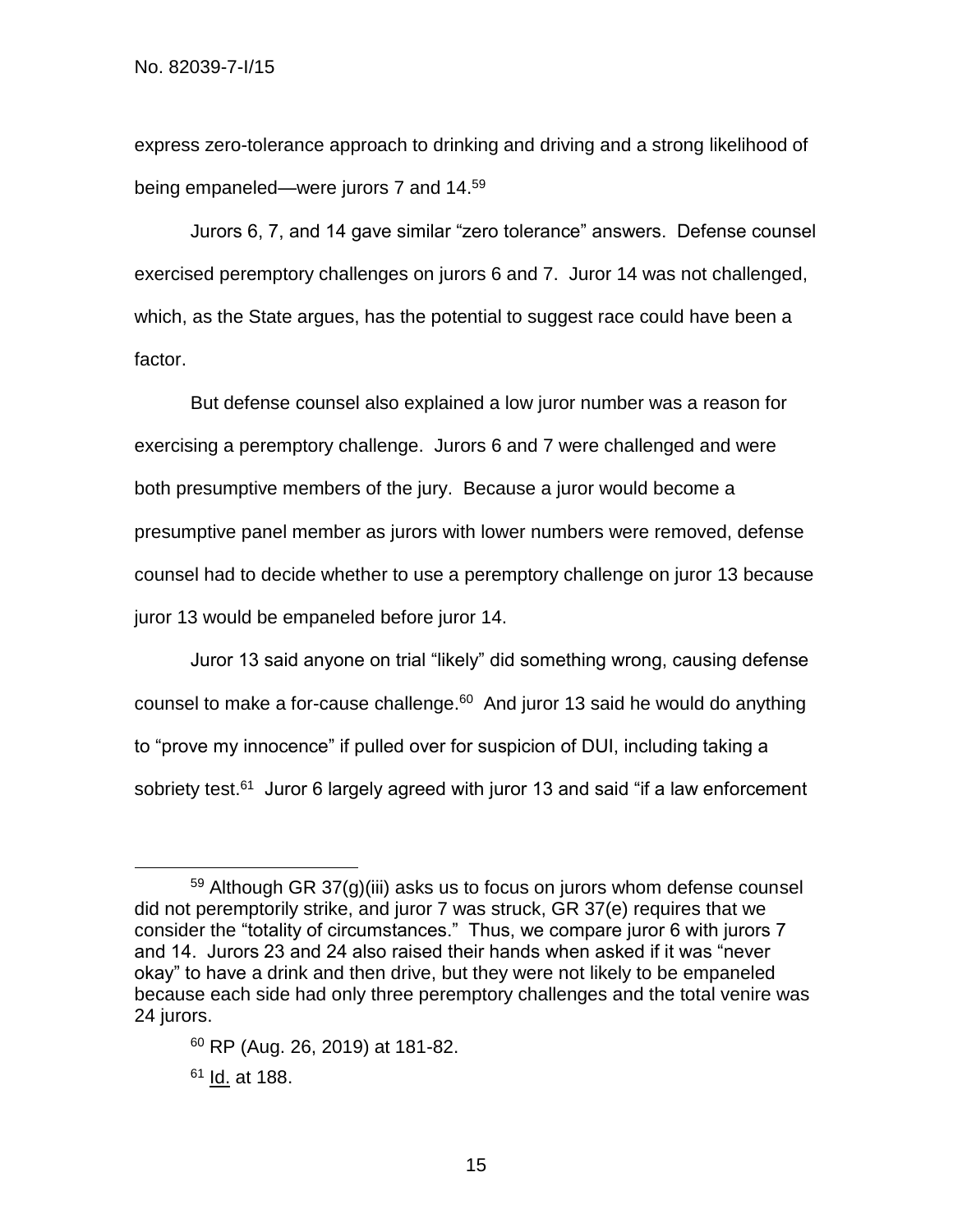officer asks you to do something, [you should] probably follow their instructions."<sup>62</sup> Trooper Roberts was going to, and later did, testify about Booth failing to consent to sobriety tests. It was within these circumstances defense counsel had to choose between the risk of juror 13 or 14 being empaneled. Defense counsel's attempt at a for-cause challenge showed his belief that juror 13 was actually biased, and juror 13 knew defense counsel did not want them empaneled because of the for-cause challenge. Given their juror numbers and responses, the GR 37(g)(iii) consideration weighs against concluding race could have been a factor. Under the total circumstances, defense counsel's reasons for challenging jurors 6, 7, and 13 but not juror 14 rebut the possibility that race could have been a factor.

Unlike Omar, defense counsel here articulated specific reasons to challenge juror 6, and those reasons were supported by the record. And, unlike Lahman, defense counsel exercised a peremptory challenge on juror 6 after he spoke extensively during voir dire and expressed considerable discomfort with people who drink and drive. Although the State urges us to focus exclusively on the possibility that race could have been a factor, because defense counsel did not challenge juror 14, we review a GR 37 decision objectively and comprehensively, not superficially and narrowly.<sup>63</sup> Because the totality of the circumstances, including the considerations under GR 37(g), would not lead an objective observer

l

<sup>62</sup> Id. at 189.

 $63$  Omar, 12 Wn. App. 2d at 750 (quoting Jefferson, 192 Wn. 2d at 249-50); GR 37(e).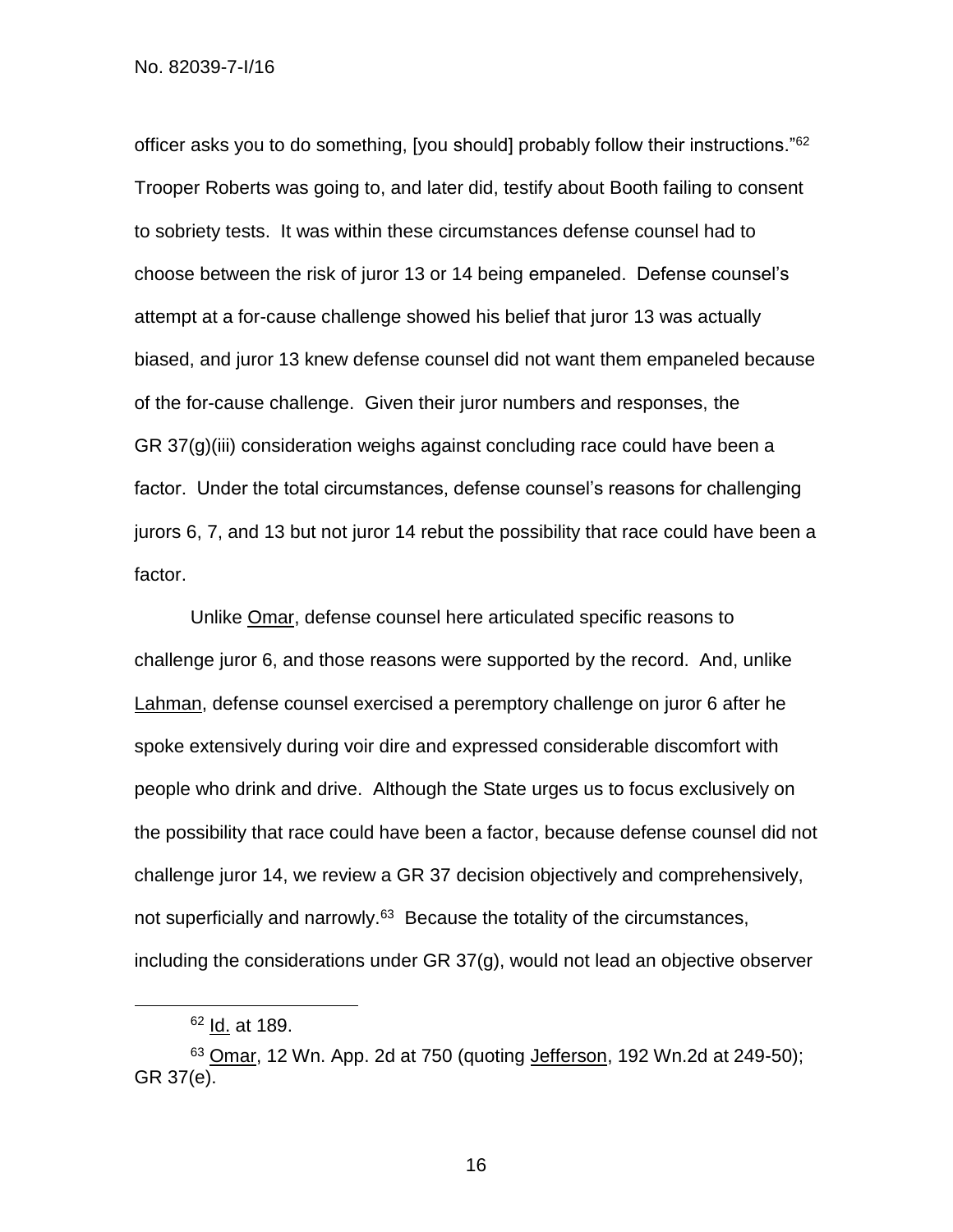to conclude race could have been a factor in defense counsel's decision to exercise a peremptory challenge on juror 6, the trial court erred by granting the State's GR 37 motion and denying defense counsel's strike.

This error presents a new, but not novel, question under Washington law: What is the proper remedy when a trial court erroneously grants a GR 37 motion made by the State, thereby causing a juror to be wrongfully empaneled over the defendant's peremptory challenge? Because GR 37 applies in all civil and criminal jury trials,<sup>64</sup> we must consider the perspectives of the court, jurors, and the parties to determine the proper remedy.

When a juror is erroneously struck and race or ethnicity could have been a factor, it implicates that juror's right to equal protection.<sup>65</sup> This constitutional error "'undermine[s] the very foundation of our system of justice,'"<sup>66</sup> making it a per se reversible error, also called "structural error."<sup>67</sup> Thus, a typical remedy for a GR 37 error is a new trial.<sup>68</sup> But these fundamental concerns are inapposite when a juror

l

 $67$  Crittenden v. Chappell, 804 F.3d 998, 1003 (9th Cir. 2015) (citing Williams v. Woodford, 396 F.3d 1059, 1069 (9th Cir. 2005)).

<sup>64</sup> GR 37(b).

<sup>65</sup> Rivera v. Illinois, 556 U.S. 148, 161, 129 S. Ct. 1446, 173 L. Ed. 2d 320 (2009) (quoting Batson, 476 U.S. at 86, 87); Jefferson, 192 Wn.2d at 239 (citing Strauder v. West Virginia, 100 U.S. 303, 309-10, 25 L. Ed. 664 (1880)).

<sup>66</sup> Georgia v. McCollum, 505 U.S. 42, 49-50, 55, 112 S. Ct. 2348, 120 L. Ed. 2d 33 (1992) (quoting State v. Alvarado, 221 N.J. Super. 324, 328, 534 A.2d 440, 442 (1987)).

<sup>68</sup> Orozco, 19 Wn. App. 2d at 377 (citing Lahman, 17 Wn. App. 2d at 884; Listoe, 15 Wn. App. 2d at 329); see In re Det. of Reyes, 184 Wn.2d 340, 345, 358 P.3d 394 (2015) ("Once we find that a structural error occurred, we presume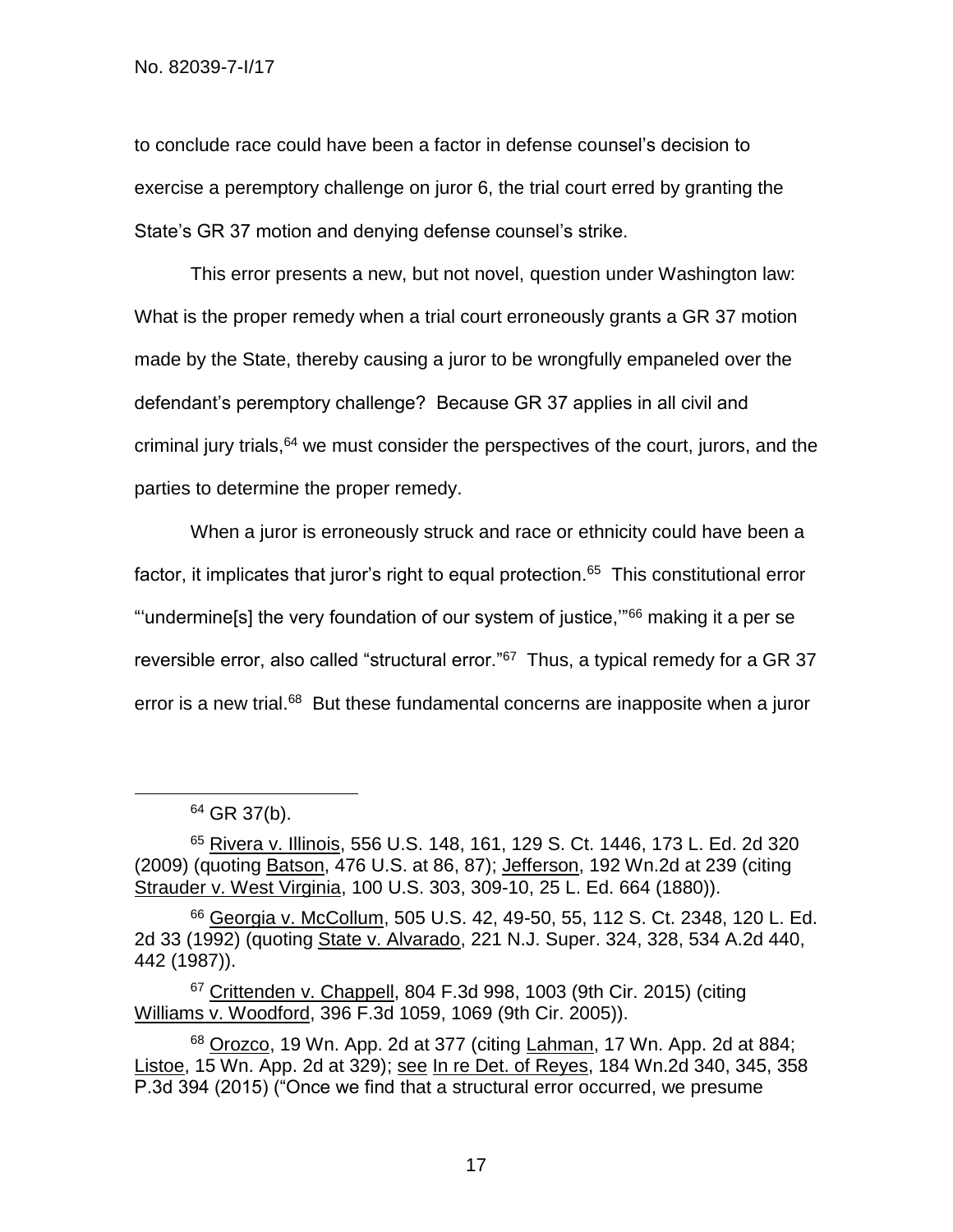l

has been erroneously empaneled due to a GR 37 error. Because the erroneous empaneling of a juror does not implicate that juror's right to equal protection, we must consider whether the error prejudiced the defendant's constitutional rights, potentially causing a per se reversible error.<sup>69</sup>

Booth argues erroneous denial of a peremptory challenge is per se reversible error. Certain constitutional errors are automatically reversible when they "'necessarily render a criminal trial fundamentally unfair or an unreliable vehicle for determining guilt or innocence."<sup>70</sup> But there is no right to a peremptory challenge under either the United States Constitution or the Washington Constitution,<sup>71</sup> so the erroneous loss of a peremptory challenge does not undermine the fundamental judicial process.<sup>72</sup> Because per se reversible errors

are limited to "fundamental constitutional errors,"<sup>73</sup> and there is no constitutional

<sup>70</sup> Matter of Meredith, 191 Wn.2d 300, 309, 422 P.3d 458 (2018) (quoting Washington v. Recuenco, 548 U.S. 212, 218-19, 126 S. Ct. 2546, 165 L. Ed. 2d 466 (2006)) (internal quotation marks and alteration omitted).

<sup>71</sup> Rivera, 556 U.S. at 157 (citing cases); Meredith, 191 Wn.2d at 309 (quoting State v. Kender, 21 Wn. App. 622, 626, 587 P.2d 551 (1978)).

<sup>72</sup> Meredith, 191 Wn.2d at 312.

prejudice and remand for a new trial.") (citing In re Pers. Restraint of Orange, 152 Wn.2d 795, 814, 100 P.3d 291 (2004)).

<sup>69</sup> See Reyes, 184 Wn.2d at 345 ("Structural error falls under a special category of constitutional error that 'affect[s] the framework within which the trial proceeds, rather than simply an error in the trial process itself.'") (alteration in original) (quoting Arizona v. Fulminante, 499 U.S. 279, 310, 111 S. Ct. 1246, 113 L. Ed. 2d 302 (1991)).

<sup>73</sup> Neder v. United States, 527 U.S. 1, 7, 119 S. Ct. 1827, 114 L. Ed. 2d 35 (1999) (citing Fulminante, 499 U.S. at 309). We note that a narrow class of cases has held automatic reversal is the appropriate remedy when the error is not expressly constitutional. See, e.g., Rivera, 556 U.S. at 161 (explaining per se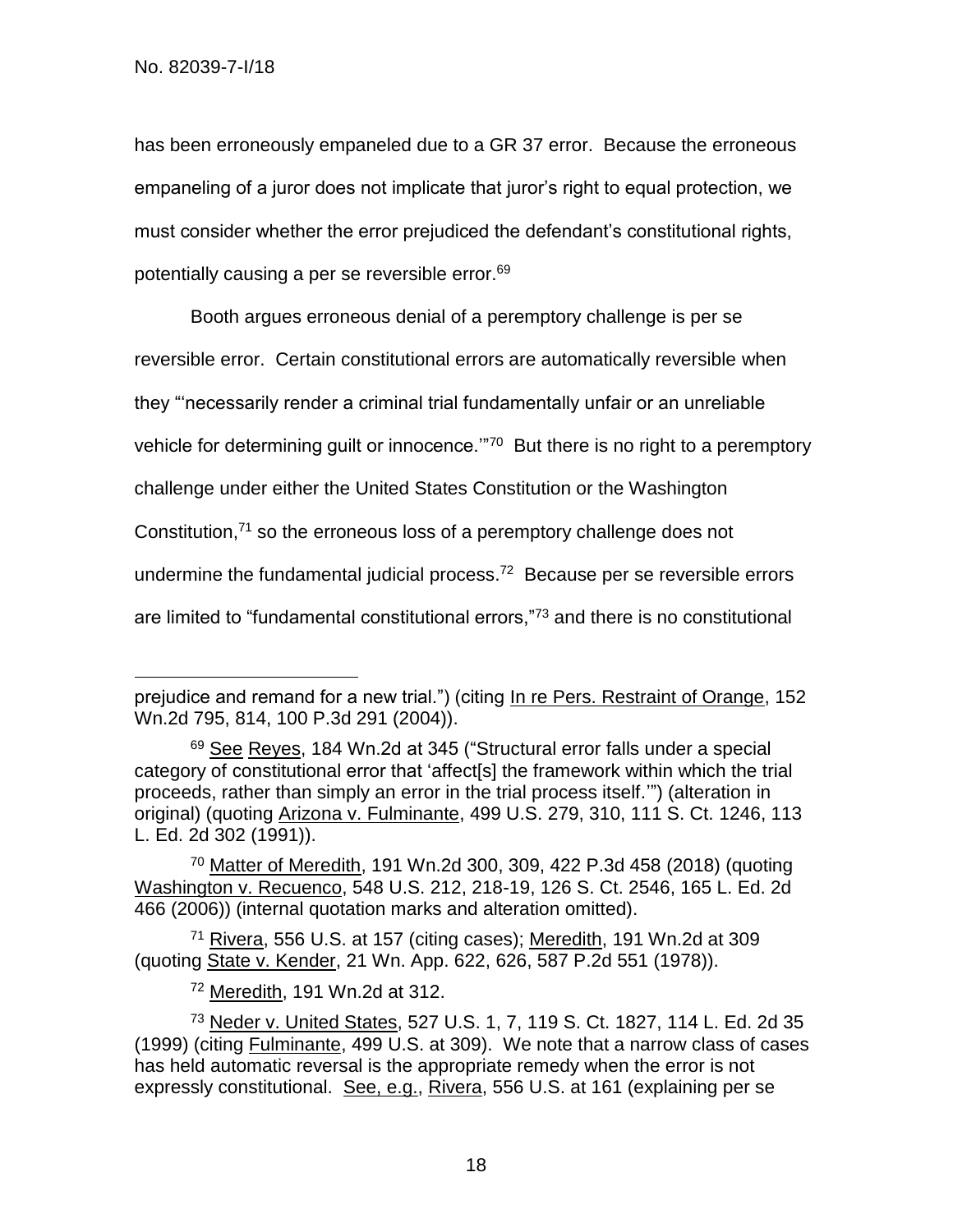right to a peremptory challenge in Washington, $74$  erroneous denial of a peremptory strike is not per se reversible error.<sup>75</sup>

Booth relies upon State v. Vreen<sup>76</sup> to assert the trial court's error is per se reversible. In 2001, before the enactment of GR 37, our Supreme Court decided Vreen and held "erroneous denial of a litigant's peremptory challenge" requires retrial when "the objectionable juror actually deliberates."<sup>77</sup> Vreen relied heavily on a line of federal circuit court decisions,<sup>78</sup> particularly United States v. Annigoni,<sup>79</sup>

<sup>74</sup> Meredith, 191 Wn.2d at 309 (quoting Kender, 21 Wn. App. at 626).

<sup>75</sup> Booth does not arque a statute or court rule requires automatic reversal due to erroneous denial of a peremptory challenge.

<sup>76</sup> 143 Wn.2d at 923, 932, 26 P.3d 236 (2001).

 $77$  Id.

<sup>78</sup> Id. at 930-31.

<sup>79</sup> 96 F.3d 1132 (9th Cir. 1996).

 $\overline{a}$ reversible error can occur when a "federal judge or tribunal lacked statutory authority to adjudicate the controversy"). But those cases involve jurisdictional issues, which are, fundamentally, constitutional matters. See Steel Co. v. Citizens for a Better Env't, 523 U.S. 83, 101-02, 118 S. Ct. 1003, 140 L. Ed. 2d 210 (1998) ("The statutory and (especially) constitutional elements of jurisdiction are an essential ingredient of separation and equilibration of powers, restraining the courts from acting at certain times, and even restraining them from acting permanently regarding certain subjects.") (citing United States v. Richardson, 418 U.S. 166, 179, 94 S. Ct. 2940, 41 L. Ed. 2d 678 (1974); Schlesinger v. Reservists Comm. to Stop the War, 418 U.S. 208, 227, 94 S. Ct. 2925, 41 L. Ed. 2d 706 (1974)); In re Schneider, 173 Wn.2d 353, 360, 268 P.3d 215 (2011) (noting the "broad constitutional grant of jurisdiction" from art. IV, § 6 on superior courts and explaining lack of jurisdiction makes an order void) (citing Orwick v. City of Seattle, 103 Wn.2d 249, 251, 692 P.2d 793 (1984); Marley v. Dep't of Labor & Indus., 125 Wn.2d 553, 541, 886 P.2d 189 (1994)). Thus, a per se reversible error must, in some way, involve a "fundamental constitutional error." Neder, 527 U.S. at 7.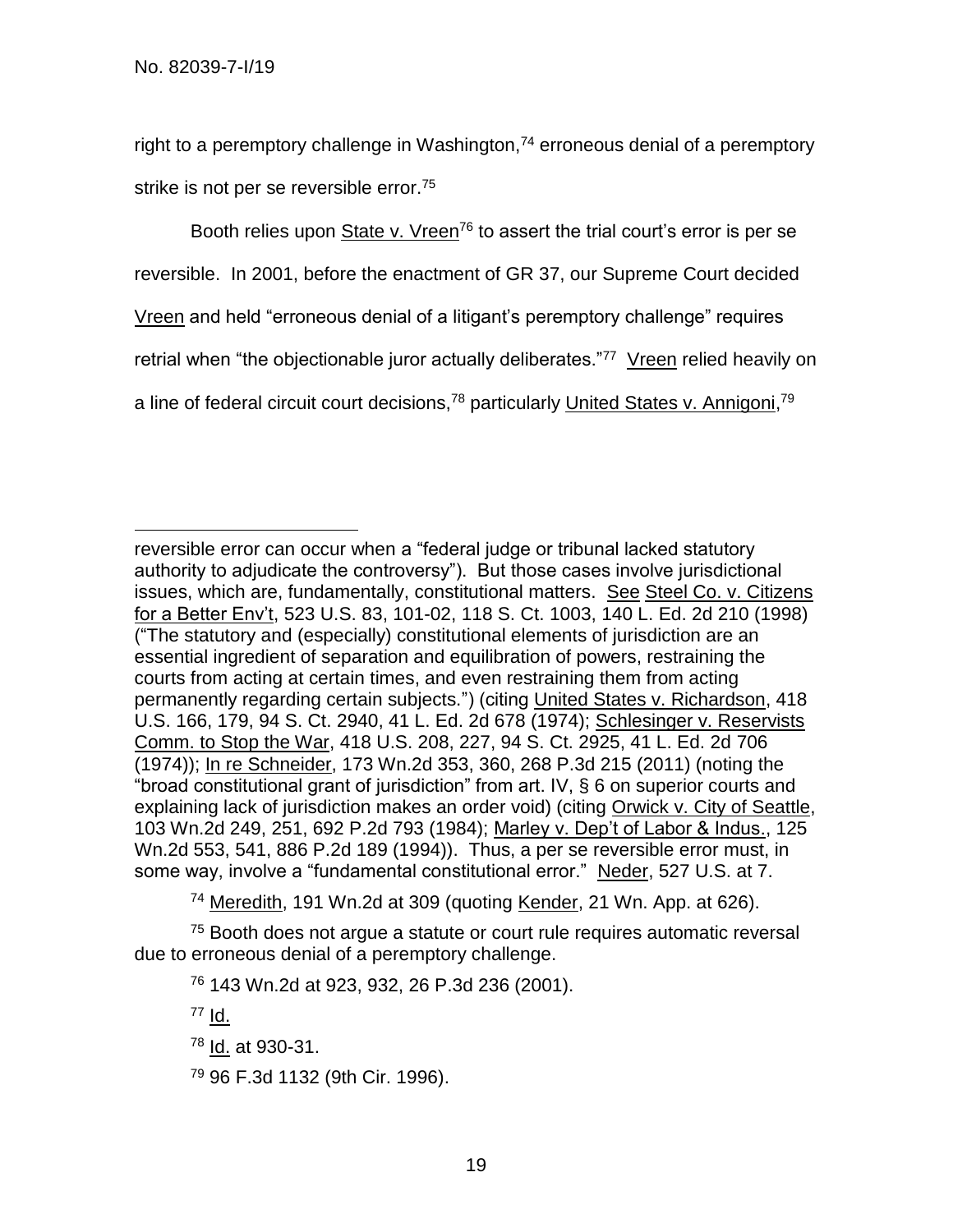as the basis for its conclusion. Vreen also cited State v. Evans<sup>80</sup> for support,  $81$  and Evans relied solely upon Annigonni to conclude the remedy was automatic retrial.<sup>82</sup> Thus, Vreen rested on the then-debatable proposition that peremptory strikes were, like a constitutional guarantee, part of the fundamental fabric of the judicial process.

But, in Rivera v. Illinois, the United States Supreme Court unanimously abrogated Annigonni and similar holdings.<sup>83</sup> The United States Constitution does not guarantee peremptory challenges, so "the loss of a peremptory challenge due to a state court's good-faith error is not a matter of federal constitutional concern."<sup>84</sup> Erroneous denial of a peremptory strike is not per se reversible error in the federal judicial system.<sup>85</sup> The Court left states free to decide whether to offer peremptory strikes and how to regulate them.<sup>86</sup>

Vreen had concluded automatic retrial is the correct remedy for improper denial of a defendant's peremptory strike but did so without deciding whether the error was constitutional and fundamental in magnitude. Years later, the United

- <sup>84</sup> Id. at 157.
- $85$  Id. at 161-62.
- $86$  Id.

<sup>80</sup> 100 Wn. App. 757, 998 P.2d 373 (2000).

<sup>81 143</sup> Wn.2d at 931 (citing id. at 774).

<sup>82</sup> Evans, 100 Wn. App. at 774.

<sup>83</sup> 556 U.S. 148, 160-62, 129 S. Ct. 1446, 173 L. Ed. 2d 320 (2009).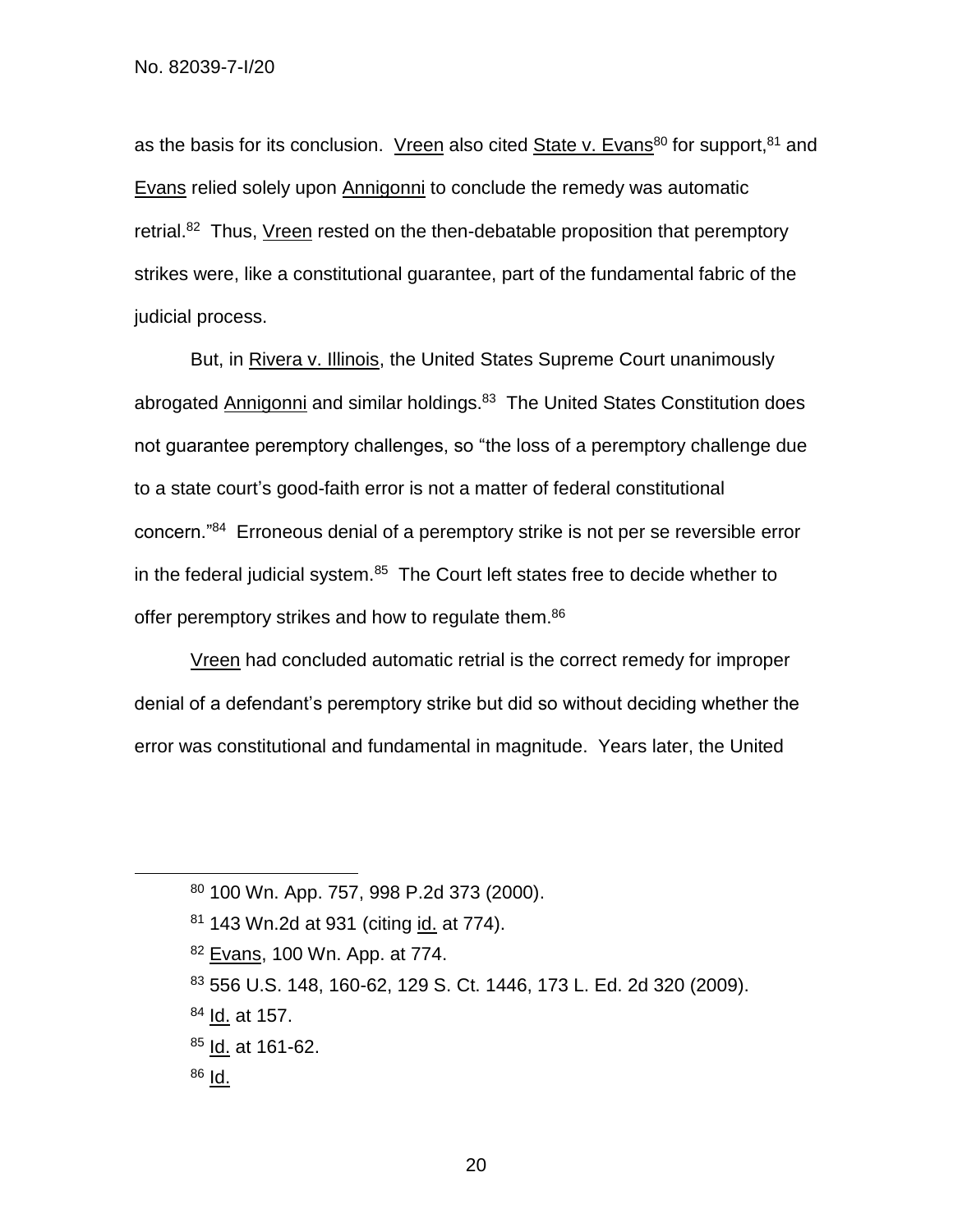States Supreme Court in Rivera<sup>87</sup> and our Supreme Court in Matter of Meredith<sup>88</sup> concluded it was not. Because Rivera and Meredith clearly and decisively held peremptory strikes are not part of the constitutional structure of the judicial process and automatic reversal and retrial is appropriate only when an error is constitutionally infirm, <sup>89</sup> the remedy identified in Vreen is unsupported. <sup>90</sup>

The remedy in Vreen is also inapposite to GR 37, which was adopted by our Supreme Court in 2018. The express purpose of GR 37 is "to eliminate the unfair exclusion of potential jurors based on race or ethnicity."<sup>91</sup> To facilitate this goal, parties must feel free to bring GR 37 motions to challenge peremptory strikes, and courts must feel free to grant those motions. But parties and courts would be "dissuaded" from bringing or granting GR 37 motions if we "h[e]ld that a one-time, good-faith misapplication" of GR 37 automatically requires retrial.<sup>92</sup>

Booth's position would also lead to an incongruous result: valuing a nonconstitutional trial tool more than a constitutionally valid verdict of a competent, unbiased jury. As expressly observed in Rivera, erroneous denial of a peremptory challenge merely results in "the improper seating of a competent and unbiased

l

<sup>89</sup> Neder, 527 U.S. at 7; Reyes, 184 Wn.2d at 345.

 $87$  Id. at 157.

<sup>88</sup> 191 Wn.2d 300, 309, 422 P.3d 458 (2018).

<sup>90</sup> See Johnson v. United States, 520 U.S. 461, 468-69, 117 S. Ct. 1544, 137 L. Ed. 2d 718 (1997) (noting structural error exists "only in a very limited class of cases") (citing cases).

 $91$  GR 37(g)(a).

<sup>92</sup> Rivera, 556 U.S. at 160.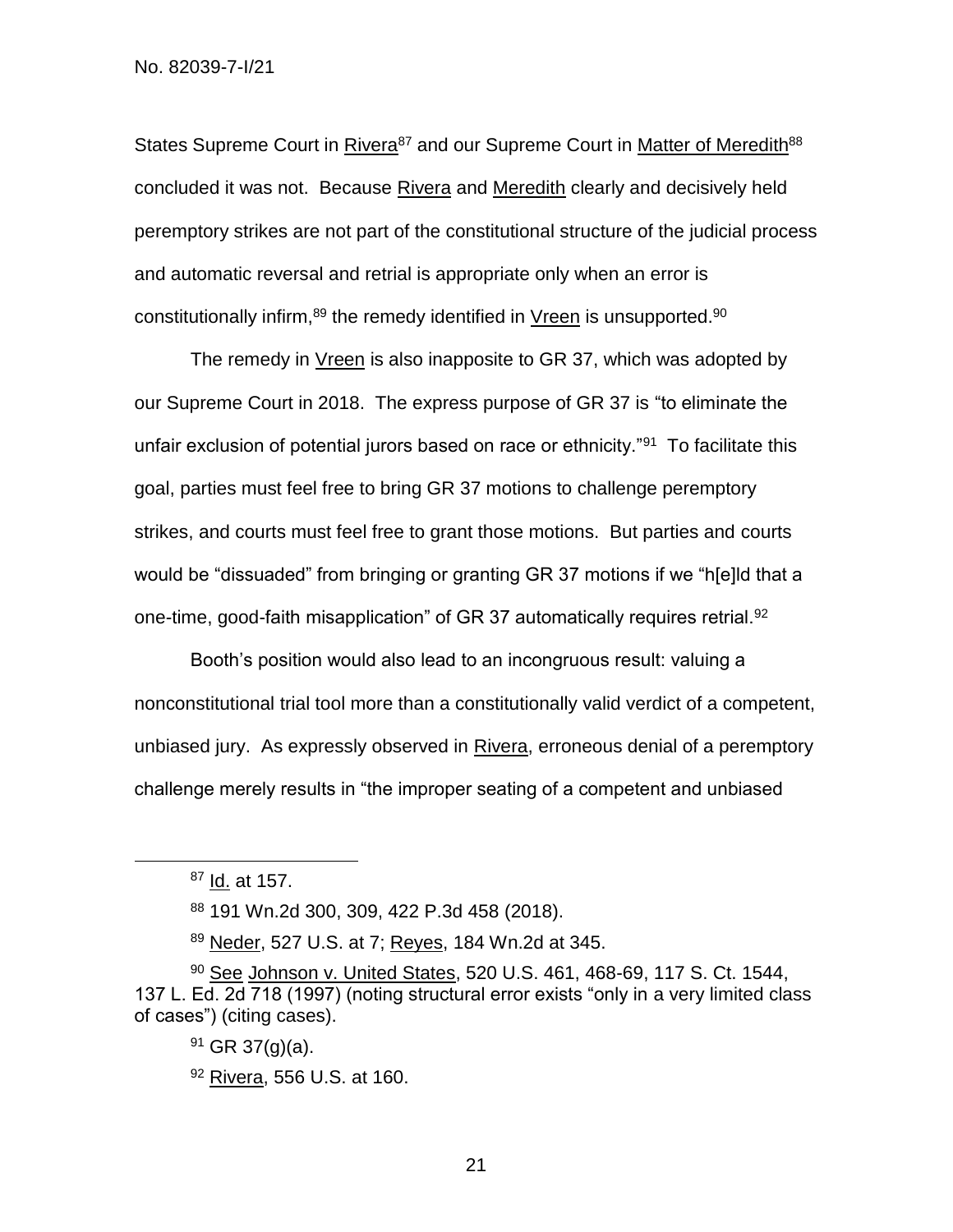juror."<sup>93</sup> Thus, a party denied a peremptory challenge in this setting is unlikely to suffer prejudice from an unfair trial.

Because erroneous denial of a peremptory challenge alone does not present a constitutional issue, we analyze the error using the nonconstitutional harmless error standard.<sup>94</sup> Under this standard, an "'error is not prejudicial unless, within reasonable probabilities, had the error not occurred, the outcome of the trial would have been materially affected.""<sup>95</sup>

Booth does not explain how juror 6's presence on the jury made a difference. She does not argue juror 6 could have been challenged for cause, and, in fact, the trial court explained it would not have sustained a for-cause challenge to juror 6, given his answers. And, assuming the jury found Trooper Roberts credible, his testimony provided overwhelming evidence of Booth's guilt. Thus, Booth fails to show prejudice because the record does not suggest juror 6's absence would have changed the outcome.<sup>96</sup>

We recognize that this standard may be difficult to meet because it requires proving prejudice from the presence of a competent, unbiased juror.<sup>97</sup> But this

l

94 State v. Robinson, 153 Wn.2d 689, 697, 107 P.3d 90 (2005) (citing State v. Templeton, 148 Wn.2d 193, 220, 59 P.3d 632 (2002)).

 $95$  State v. Aljaffar, 198 Wn. App. 75, 86, 392 P.3d 1070 (2017) (quoting State v. Cunningham, 93 Wn.2d 823, 831, 613 P.2d 1139 (1980)).

96 Id. (quoting Cunningham, 93 Wn.2d at 831).

<sup>97</sup> See People v. Kabongo, 507 Mich. 78, 137, 968 N.W.2d 264, 300 (concluding erroneous denial of a peremptory challenge was a nonconstitutional harmless error and noting "for all intents and purposes, harmless-error review will almost always result in automatic affirmance"), cert. denied sub nom. Kabongo v.

<sup>93 556</sup> U.S. at 162.